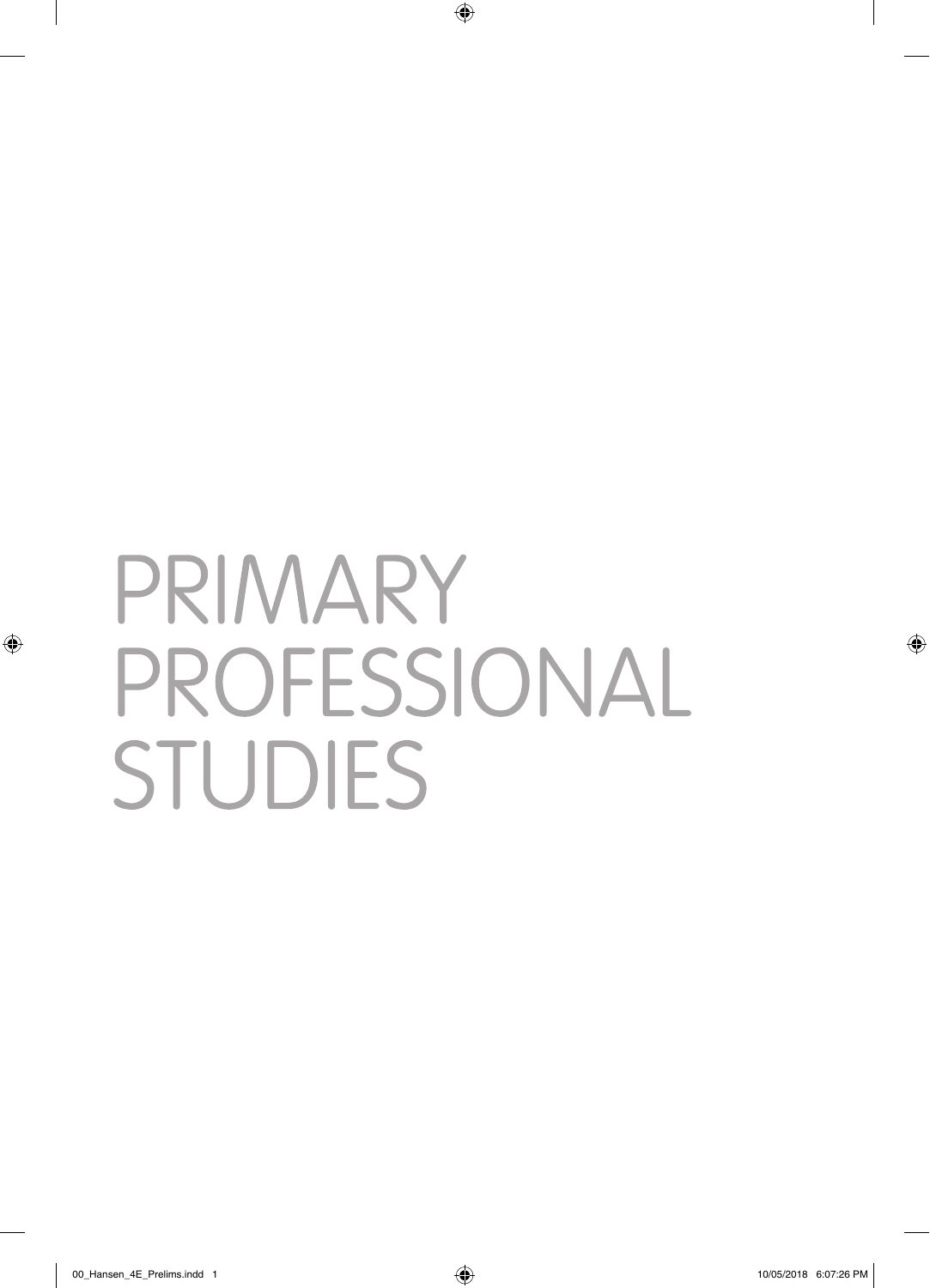Sara Miller McCune founded SAGE Publishing in 1965 to support the dissemination of usable knowledge and educate a global community. SAGE publishes more than 1000 journals and over 800 new books each year, spanning a wide range of subject areas. Our growing selection of library products includes archives, data, case studies and video. SAGE remains majority owned by our founder and after her lifetime will become owned by a charitable trust that secures the company's continued independence.

 $\bigoplus$ 

Los Angeles | London | New Delhi | Singapore | Washington DC | Melbourne

⊕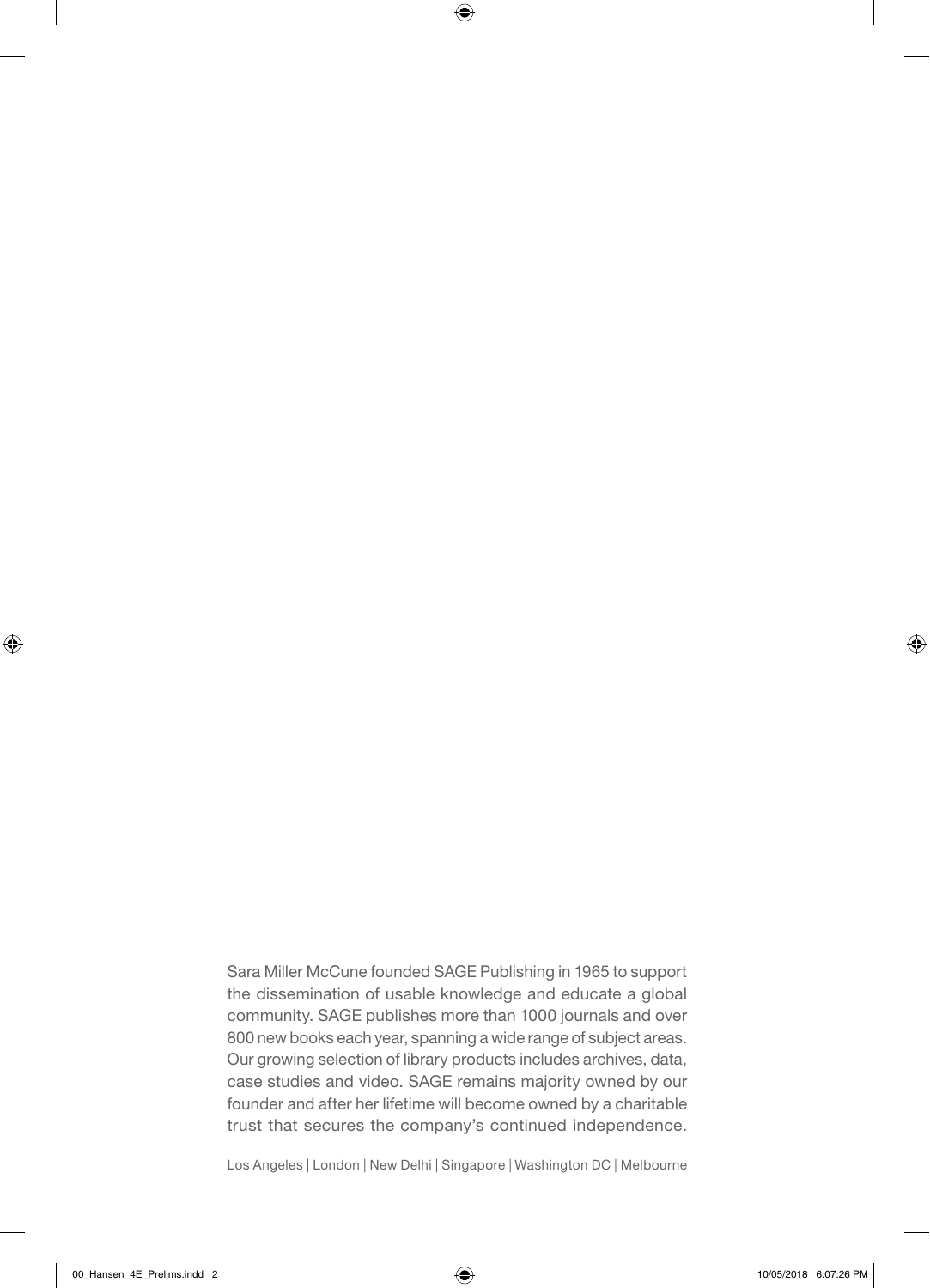## PRIMARY PROFESSIONAL STUDIES **ALICE HANSEN 4TH EDITION**

 $\bigoplus$ 



⊕



♠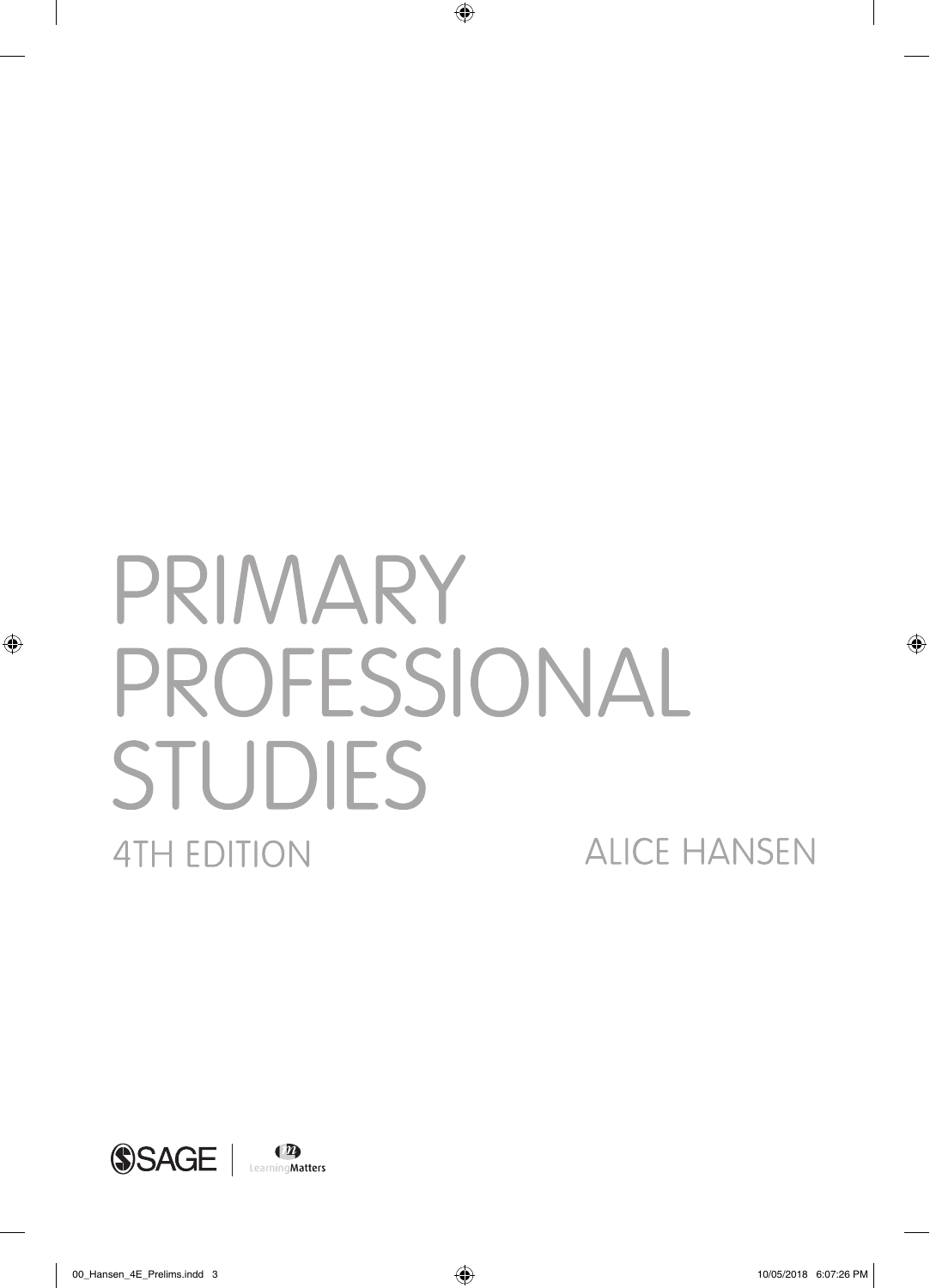



⊕

Learning Matters An imprint of SAGE Publications Ltd 1 Oliver's Yard 55 City Road London EC1Y 1SP

SAGE Publications Inc. 2455 Teller Road Thousand Oaks, California 91320

SAGE Publications India Pvt Ltd B 1/I 1 Mohan Cooperative Industrial Area Mathura Road New Delhi 110 044

SAGE Publications Asia-Pacific Pte Ltd 3 Church Street #10-04 Samsung Hub Singapore 049483

Editor: Amy Thornton Senior Project Editor: Chris Marke Project management: Deer Park Productions Marketing manager: Catherine Slinn Cover design: Wendy Scott Typeset by: C&M Digitals (P) Ltd, Chennai, India Printed and bound in Great Britain

 2015 Chapter 1, Alice Hansen; Chapter 2, Adrian Copping; Chapter 3, Sally Neaum and Rebecca Walters; Chapter 4, Paul Hopkins; Chapter 5, Denis Hayes; Chapter 6, Jonathan Glazzard; Chapter 7, Mary Briggs; Chapter 8, David Morris; Chapter 9, Tony Ewens; Chapter 10, Denis Hayes; Chapter 11, Julia Lawrence; Chapter 12, Pat McPherson; Chapter 13, Tony Ewens; Chapter 14, Rebecca Austin; Chapter 15, Mary Briggs; Chapter 16, Mary Briggs; Chapter 17, Kate Adams; Chapter 18, Jonathan Leeming; Chapter 19, Sandra Eady and Cathryn Hardy

First published in 2011 by Learning Matters Ltd. Reprinted in 2011. Second edition published in 2012. Third edition published in 2015. Fourth edition published in 2018.

Apart from any fair dealing for the purposes of research or private study, or criticism or review, as permitted under the Copyright, Designs and Patents Act, 1988, this publication may be reproduced, stored or transmitted in any form, or by any means, only with the prior permission in writing of the publishers, or in the case of reprographic reproduction, in accordance with the terms of licences issued by the Copyright Licensing Agency. Enquiries concerning reproduction outside those terms should be sent to the publishers.

#### **Library of Congress Control Number: 2018939031**

**British Library Cataloguing in Publication Data**

A catalogue record for this book is available from the British Library

ISBN 978-1-5264-2818-9 ISBN 978-1-5264-2819-6 (pbk)

At SAGE we take sustainability seriously. Most of our products are printed in the UK using responsibly sourced papers and boards. When we print overseas we ensure sustainable papers are used as measured by the PREPS grading system. We undertake an annual audit to monitor our sustainability.

⊕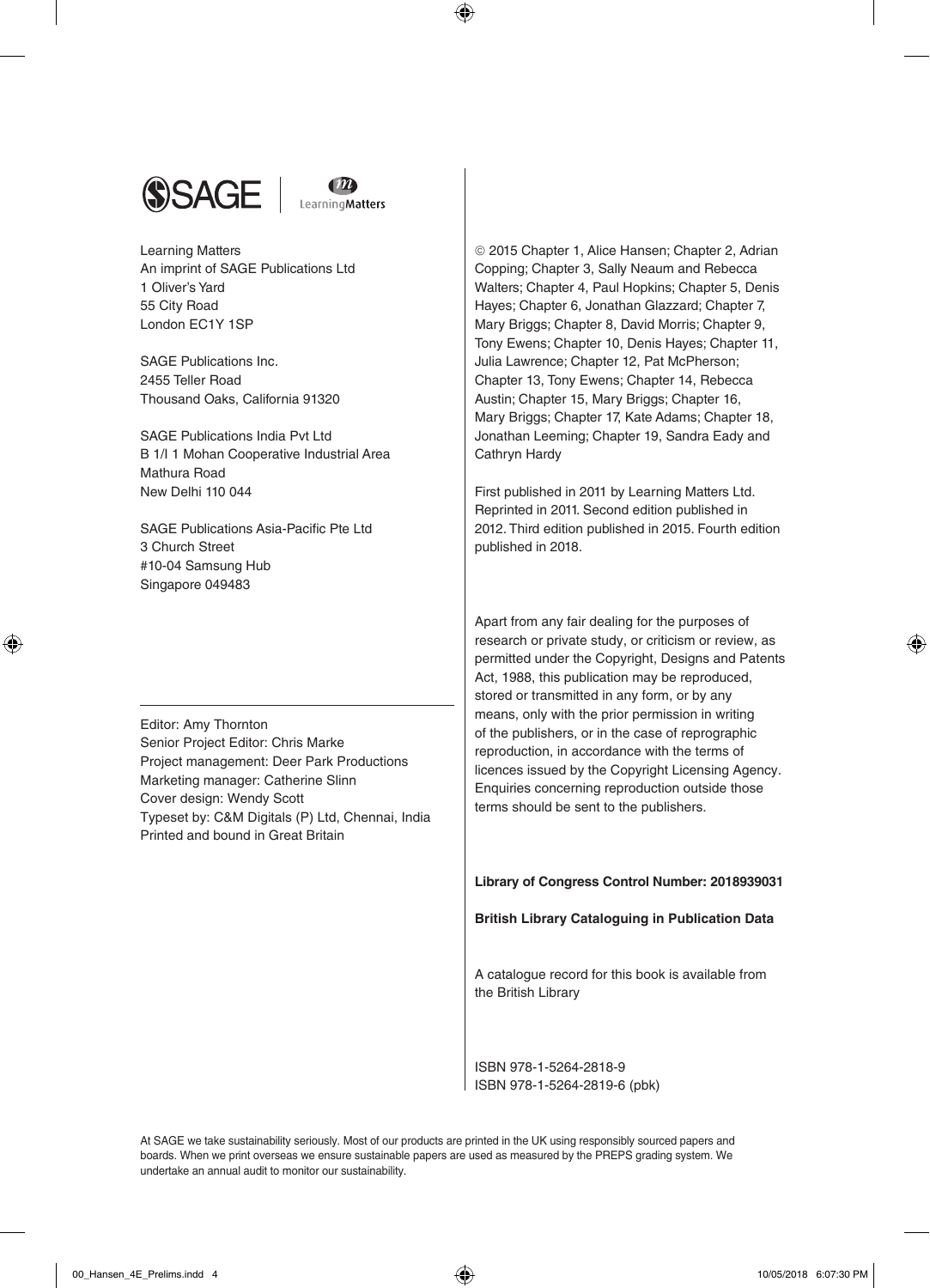## **Contents**

 $\overline{\phantom{a}}$ 

 $\bigoplus$ 

|     | About the contributors                                                                    | vii            |
|-----|-------------------------------------------------------------------------------------------|----------------|
|     | Introduction                                                                              | 1              |
|     | Section 1 The curriculum                                                                  | 5              |
| 1.  | Transforming teaching and learning<br>Alice Hansen                                        | $\overline{J}$ |
| 2.  | Curriculum approaches<br><b>Adrian Copping</b>                                            | 27             |
| 3.  | Children's learning and development in the early years<br>Sally Neaum and Rebecca Walters | 48             |
| 4.  | New technologies and learning in primary schools<br>Paul Hopkins                          | 66             |
|     | Section 2 The developing child                                                            | 83             |
| 5.  | Child-centred teaching and learning<br>Denis Hayes                                        | 85             |
| 6.  | Including all learners<br>Jonathan Glazzard                                               | 104            |
| 7.  | Transitions and progression<br>Mary Briggs                                                | 127            |
| 8.  | Children's voice<br>David Morris                                                          | 146            |
|     | Section 3 The developing teacher                                                          | 165            |
| 9.  | Teaching as a profession<br>Tony Ewens                                                    | 167            |
| 10. | Establishing your own teacher identity<br>Denis Hayes                                     | 186            |

 $\bigoplus$ 

v

 $\mathbf{I}$ 

 $\bigoplus$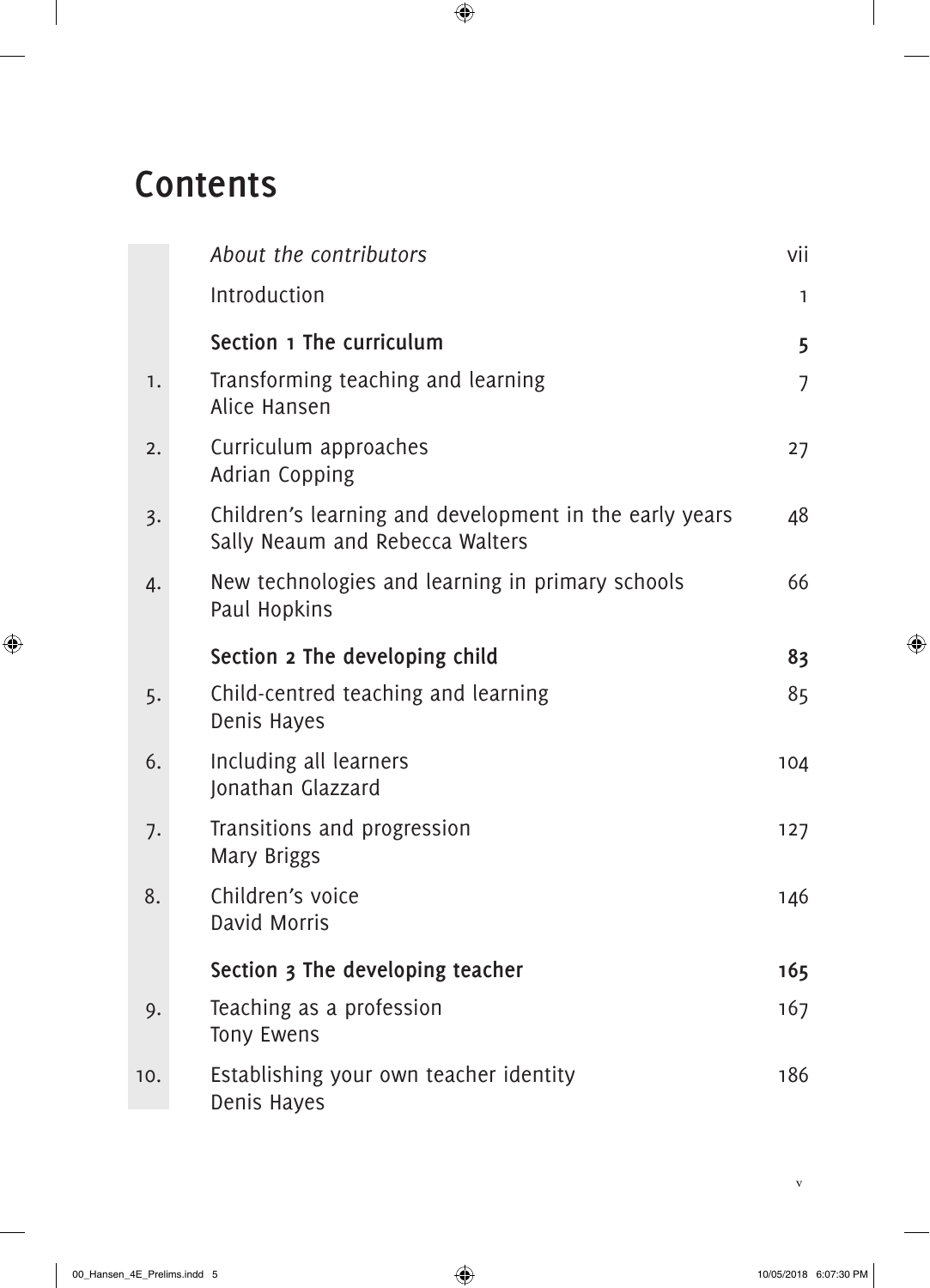1

 $\bigoplus$ 

| 11. | Reflective practice in primary schools<br>Julia Lawrence                                     | 203 |
|-----|----------------------------------------------------------------------------------------------|-----|
| 12. | Safeguarding children<br>Pat Macpherson                                                      | 215 |
| 13. | The school community: being part of a<br>wider professional environment<br><b>Tony Ewens</b> | 232 |
| 14. | Research and assignments in teaching and learning<br>Rebecca Austin                          | 249 |
| 15. | Personal professional development<br>Sandra Eady and Cathryn Hardy                           | 267 |
|     | Section 4 Teaching skills                                                                    | 287 |
| 16. | Assessment<br>Mary Briggs                                                                    | 289 |
| 17. | Planning<br>Mary Briggs                                                                      | 312 |
| 18. | Managing behaviour for learning<br>Kate Adams                                                | 334 |
| 19. | Managing the learning environment<br>Jonathan Leeming                                        | 351 |
|     | Preview: NOT: The Beginning Teacher's Guide<br>to Outstanding Practice                       |     |
|     |                                                                                              | 367 |
|     | Being mindful of teacher well-being by Alison McManus                                        | 368 |
|     | Appendix: The Teachers' Standards                                                            | 381 |
|     | <b>Index</b>                                                                                 | 385 |

 $\bigoplus$ 

 $\overline{\phantom{a}}$ 

 $\bigoplus$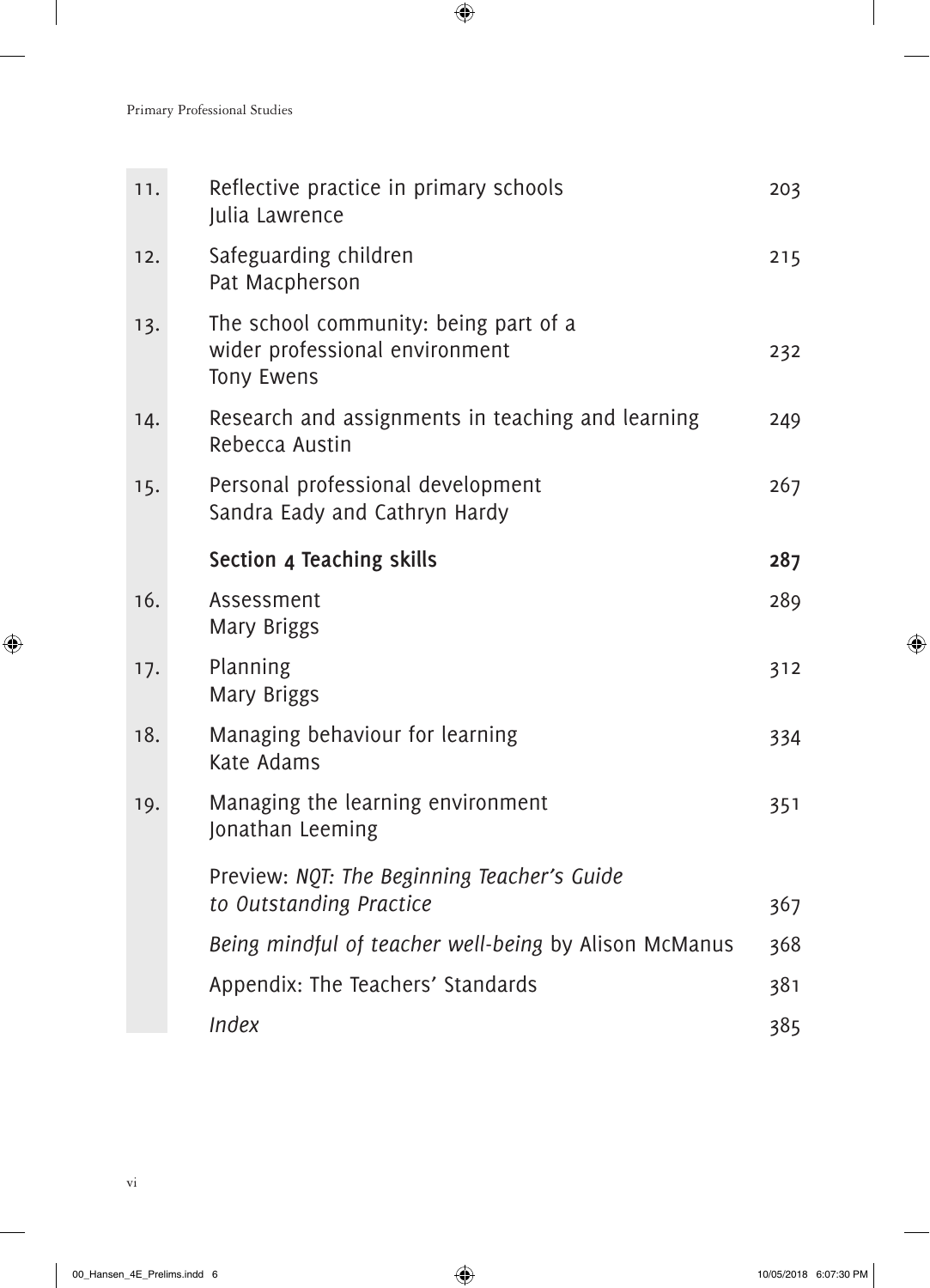## **10. Establishing your own teacher identity Denis Hayes**

#### Learning Outcomes

By the end of this chapter you will:

• understand how motivation for teaching influences your actions and decisions;

⊕

- have a clearer view of the kind of teacher you want to become;
- understand the meaning and significance of teacher identity;
- have learned how to develop as a reflective practitioner;
- understand the significance and impact of different teaching approaches;
- have gained an overview of professional responsibilities and development;
- have learned about appropriate conduct and behaviour on school placement.

#### **TEACHERS' STANDARDS**

A teacher must:

⊕

- **1. Set high expectations which inspire, motivate and challenge pupils**
- demonstrate consistently the positive attitudes, values and behaviour which are expected of pupils.
- **2. Promote good progress and outcomes by pupils**
- demonstrate knowledge and understanding of how pupils learn and how this impacts on teaching
- encourage pupils to take a responsible and conscientious attitude to their own work and study.
- **8. Fulfil wider professional responsibilities**
- make a positive contribution to the wider life and ethos of the school
- develop effective professional relationships with colleagues, knowing how and when to draw on advice and specialist support
- take responsibility for improving teaching through appropriate professional development, responding to advice and feedback from colleagues.

## **Motivation for teaching**

What kind of teacher do you want to be is a question frequently posed by tutors and lecturers to their trainees. Answers invariably include reference to attributes such as being kind, fair

186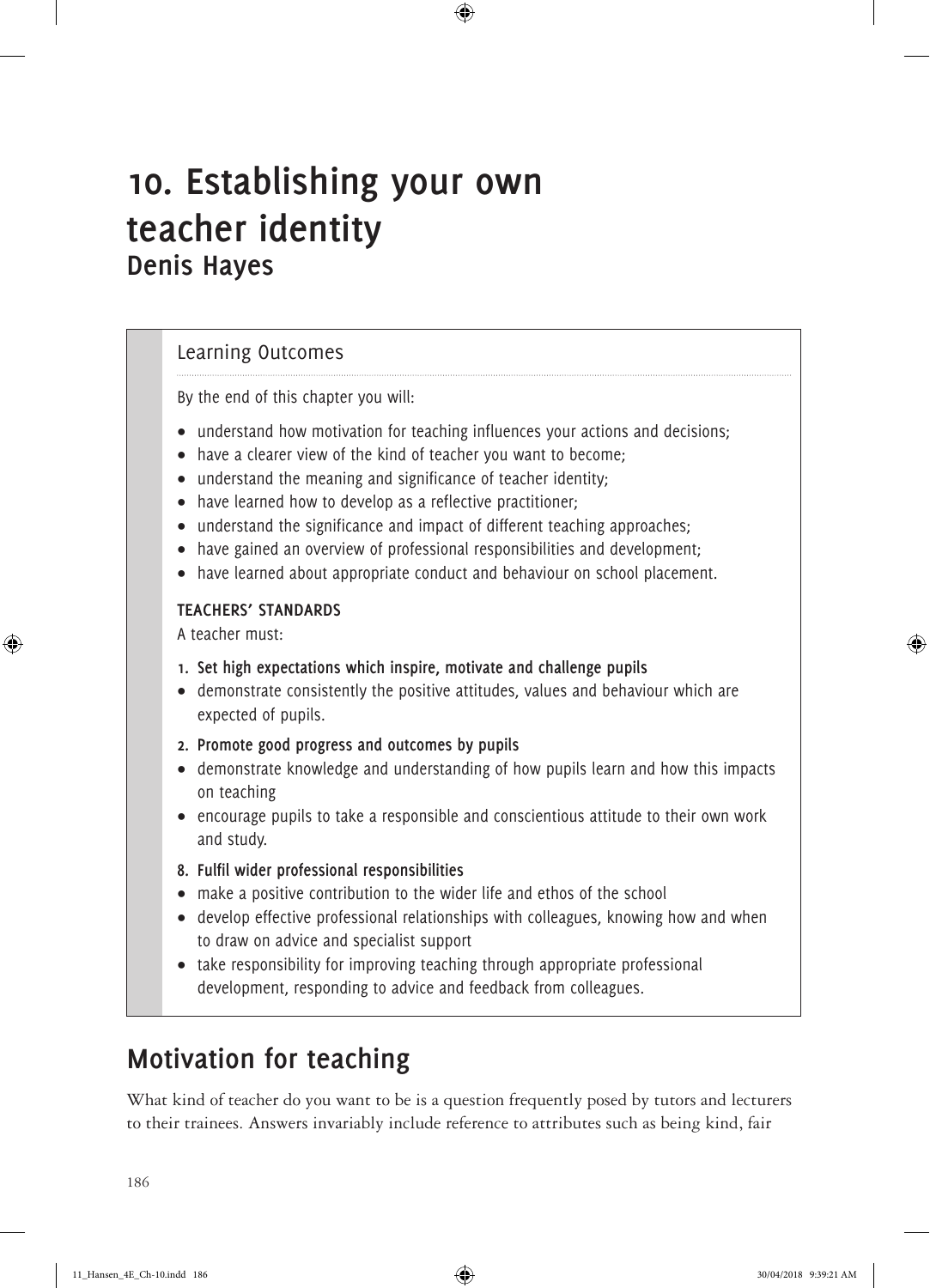and caring; to skills such as being a good listener; and to general aims such as helping children to learn and reach their potential. These aspirations provide a core set of beliefs for teachers and yet, in practice, some teachers are more successful than others, which raises a number of issues, not least whether everyone has the potential to be a teacher – or only those who have natural talent.

⊕

Every study shows that people become primary teachers because they love to work with children; as such, they are almost invariably very fond of the children in their care and, like a responsible parent, want to do everything possible to ensure each child's welfare. Primary teaching has traditionally been a female-orientated profession and teachers historically see themselves as substitute parents with moral responsibility for children. More recently, there has been an increase in the number of men working with primary age children and, to a lesser extent, the early years' sector (children 3 to 5 years of age).

The fact that primary teachers care deeply about children is indicated by the frequent reference they make to 'my' children. Such affection is not confined to the working day but taken home every evening, occupying minds and actions to such an extent that over time the emotional demands, coupled with the physical exertion and long working days, can lead to mental and physical fatigue. Although teaching primary age children is fun and challenging, you must learn to pace yourself and build your expertise and effectiveness gradually, aided by tutors, colleagues, your own studies and constantly thinking about ways to improve.

#### **Teacher self-identity**

⊕

In addition to the centrality of altruistic (wanting to help others) motives on their desire to teach, primary teachers tend to judge their own worth as persons in terms of their success at work. As a result, failings in school – whether real or imagined – affect every aspect of their lives. While teachers are always interested in finding ways to boost the self-esteem of children, it is also important that they pay attention to enhancing their own confidence and *self-identity.*

A number of factors influence self-identity: competence and skill level; affirmation by others; practical support from more experienced colleagues; and last but not least, moral conviction, including religious faith, driven by a deep-seated conviction that your teaching makes a positive difference to children's lives. It is often stated that 'schools exist for kids'; while that statement is obviously true, it is also the case that schools are places where large numbers of adults work, each of whom deserves to be nurtured and valued.

Mullen (2007) suggests that the construction of teacher identity is largely affective (the power to move the emotions) and that an investigation of the emotional components of the job helps in an understanding of the teacher's self-identity. Your emotions control the extent to which you will resist or embrace advice and change affects your professional growth; as such, the way you handle your feelings strongly influences your development as a teacher.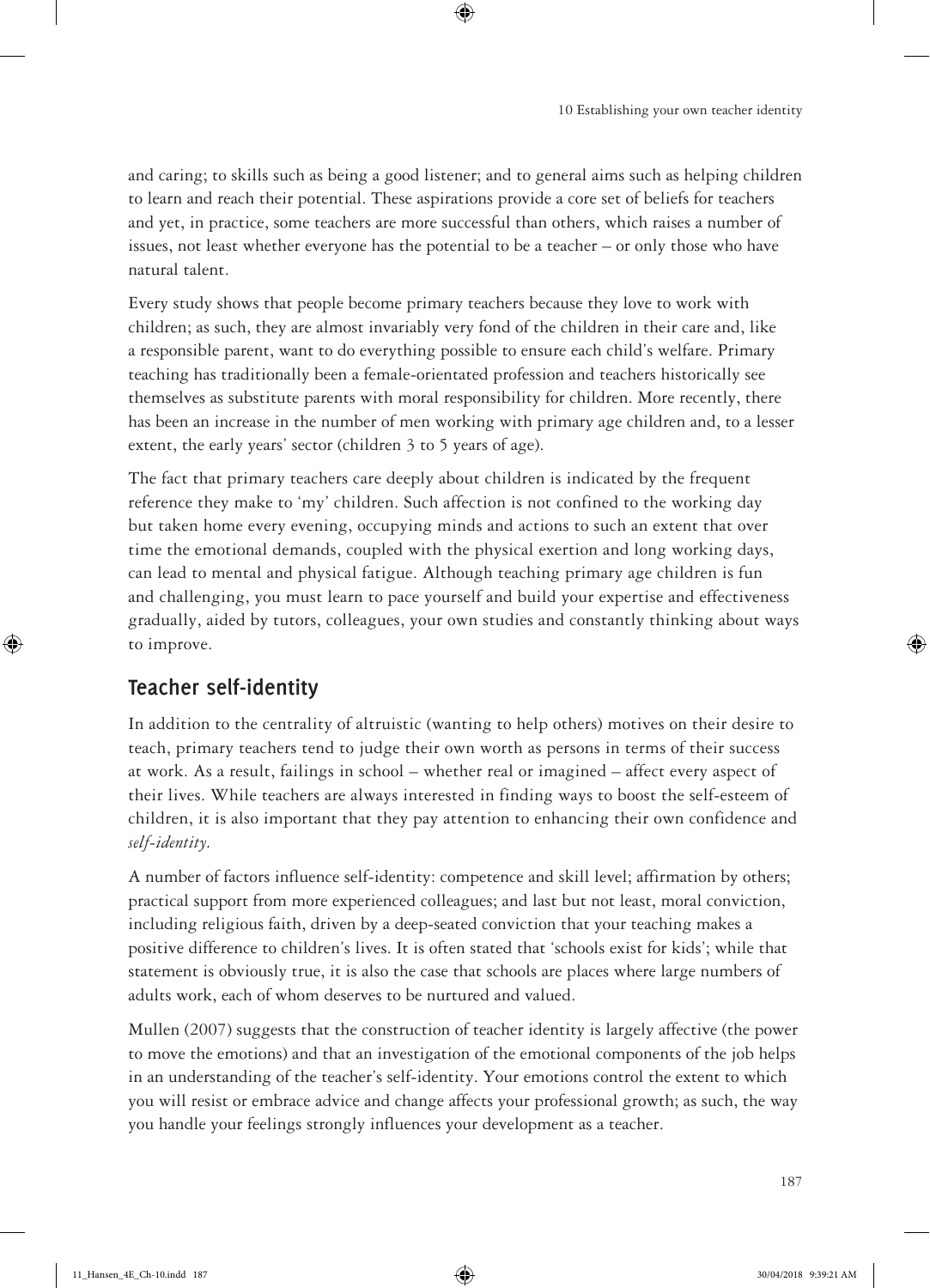#### Activity

Use the following list as a basis for considering what kind of teacher you want to become.

 $\circledast$ 

- 1. Well-informed about the subjects I teach.
- 2. Kind and compassionate towards children and colleagues.
- 3. Approachable, pleasant and responsive.
- 4. Good listener and communicator.
- 5. Keen sense of humour.
- 6. Clear in explaining things to children.
- 7. Patient but decisive.
- 8. Make fair judgements.
- 9. Make sensible decisions.
- 10. Careful time manager.
- 11. Clear about what I want children to learn.
- 12. Willing to respond positively children's genuine interests and questions.
- 13. Team player and cooperative.
- 14. Offer positive comments and suggestions.
- 15. Take account of criticism from others and act appropriately.
- 16. Take every opportunity to encourage my colleagues.
- 17. Now make a list of the characteristics you want to avoid.

## **Values and teaching**

It is helpful to think of education as being grounded in five fundamental values: spiritual, cultural, environmental, aesthetic and political. Each of these values is expressed in terms of your *personal* values with regard to self; your *moral* values with regard to others; and your *social* values with regard to the community in which you are placed. For instance, one of your personal values might be to treat others as you wish to be treated; a moral value might be to listen carefully and respond compassionately to colleagues' concerns; a social value might be to volunteer for an after-school club in a desire to contribute expertise for the benefit of others.

Eaude (2006) argues that 'the person' as a teacher cannot be separated from the person you are at all other times. As a result, the values that you bring to the classroom, through your personality, enthusiasm, emotions and priorities, combine to influence children and affect their feelings of self-worth and desire to learn. The relationship (bond) between you and the children is therefore an essential factor in determining your success as a teacher. Children respond well to adults who relate to them naturally and are always approachable. No amount of posturing and forcefulness on your part will compensate for establishing and maintaining caring relations with the children for whom you have responsibility. See also Chapter 5 in this book.

⊕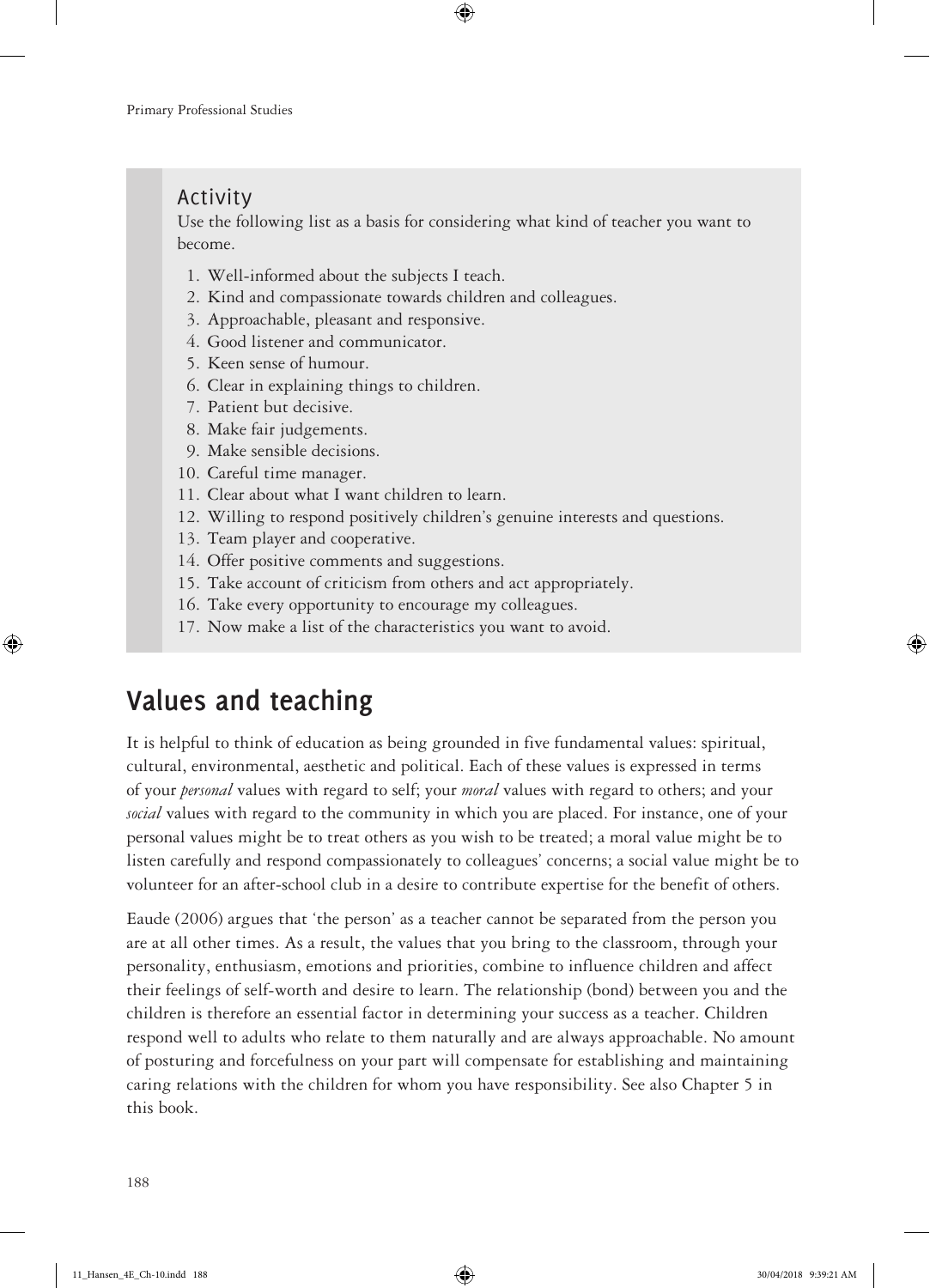#### **Teacher identity and integrity**

Studies about teachers' professional identity indicate that we must pay careful attention to: (a) the relationship between concepts of 'self' and 'identity'; (b) the importance of what counts as 'professional' in professional identity; (c) the impact of the educational setting in shaping identity; and (d) the place of emotions, temperament and personality. In 1997, P.J. Palmer wrote an influential article in which he defines identity and integrity (Palmer, 1997a). Thus, identity is described as:

 $\bigcirc$ 

*An evolving nexus {set of connections} where all the forces that constitute my life converge*  in the mystery of self: my genetic makeup, the nature of the man and woman who gave me *life, the culture in which I was raised, people who have sustained me and people who have done me harm, the good and ill I have done to others, and to myself, the experience of love and suffering ...*

In similar vein he explores the related characteristic of integrity:

Integrity requires that I discern what is integral to my selfhood, what fits and what *does not – and that I choose life-giving ways of relating to the forces that converge within me. Do I welcome them or fear them, embrace them or reject them, move with them or against them?*

Palmer goes on to say that by choosing integrity, you become more whole, but that wholeness does not mean that you never make mistakes. He identifies the relationship between the two qualities of identity and integrity such that identity lies in the diverse forces that make up a life, whereas integrity consists of forces that bring the person wholeness and life rather than fragmentation and deadness. (See also Palmer, 1997b.)

#### Activity

⊕

Think of three teachers you have known well and evaluate their identity and integrity as outlined by Palmer (1997a). List the sorts of key decisions you need to make and priorities you need to establish as you seek to develop your own identity and integrity as a teacher.

#### **Adopting a reflective approach**

As the prime satisfaction for most primary teachers is the pleasure of interacting with children and positively affecting their lives – rather than a desire for monetary rewards or status – a teacher's value position is rooted in a need to cherish, serve, empower and benefit the children in their care. As a result, primary teachers constantly need to evaluate their work regarding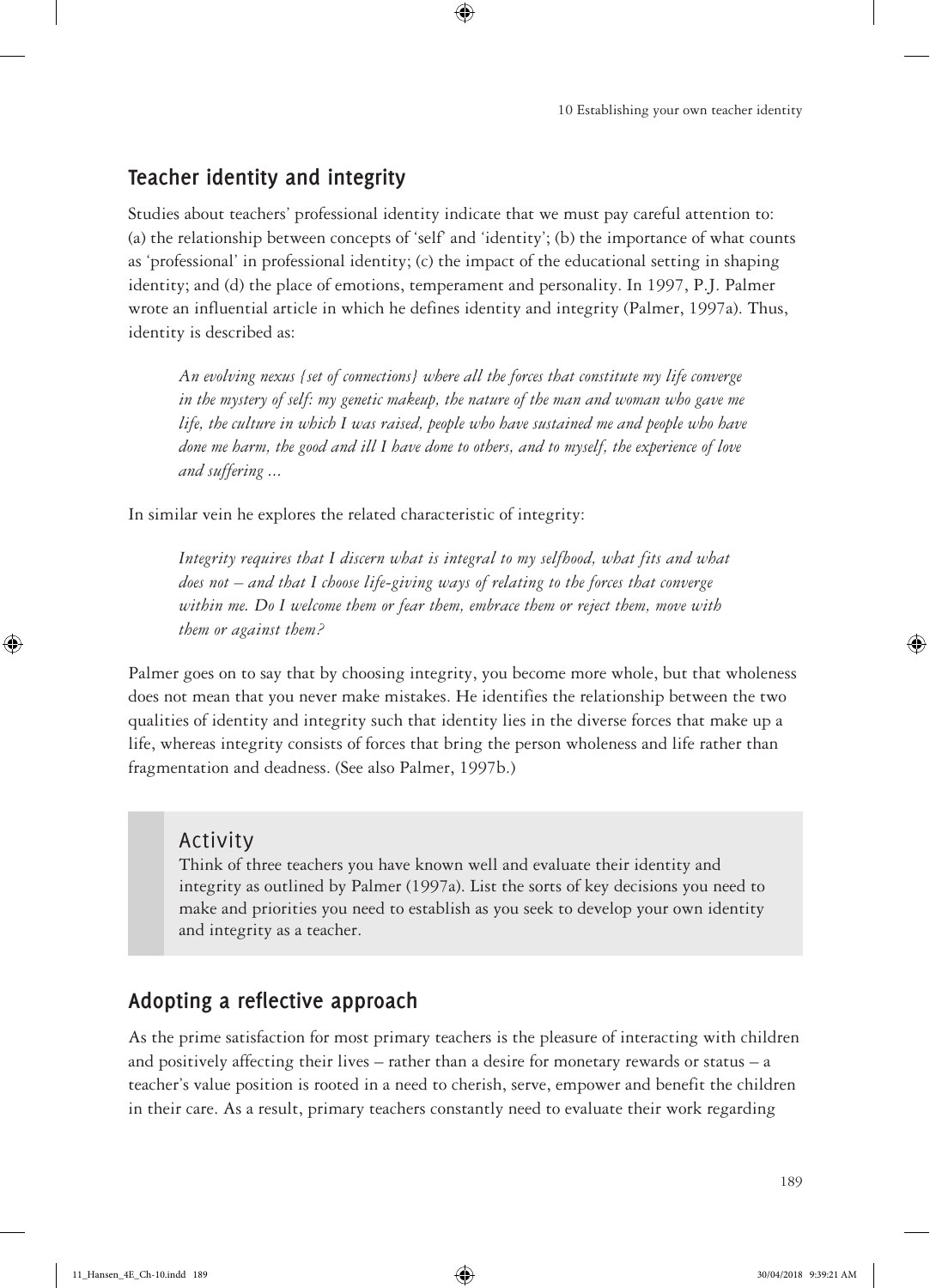Primary Professional Studies

the fundamental purpose of what they are doing as educators and the daily task of translating those beliefs into practical teaching. A key ambition in your professional life should be to become a 'reflective practitioner', both during lessons (reflecting 'in' teaching) and following teaching sessions (reflecting 'on' teaching).

 $\circledast$ 

#### Activity

If you haven't done so already, begin the reflective process by keeping a record of your classroom experiences (for example, assessing how clearly you communicate ideas and instructions to children) under four main headings.

- 1. What I did: e.g. *I explained how children should set out their work.*
- 2. Why I did it: e.g. *I wanted to improve the appearance of their written work.*
- 3. What was good about it: e.g. *I spoke slowly and carefully and answered their queries using child-friendly language. My pedagogical knowledge was good.*
- 4. What could have been improved: e.g. *I need to ensure that every child is paying attention before I speak.*

Your personal values and ideas about priorities in education and life more widely have a strong impact on shaping classroom practice, as you encourage children to respect other viewpoints, speak plainly but courteously, collaborate, weigh up situations, summarise key points, evaluate options and communicate ideas carefully in a supportive (non-judgemental) way.

#### Research Focus: Teachers as reflective practitioners

*Larrivee (2008) reviewed the research on creating a learning climate conducive to facilitating the development of teachers as reflective practitioners and concluded that the process involves a willingness to be an active participant in professional growth. The author argues that the aim of reflective practice is to think critically about one's teaching choices and actions. Consequently, reflective practice involves teachers questioning the goals, values and assumptions that guide their work and entails interrogating the way things are done, the purpose of education and the contexts in which learning takes place. See also Ghaye and Ghaye (1998).*

### **Motivating the children**

Your enthusiasm for a subject is important but is not of itself a sufficiently strong factor to ensure that children are motivated to learn. You also need empathy, compassion, commitment, patience, spontaneity and an ability to make sound judgements to produce what is sometimes

⊕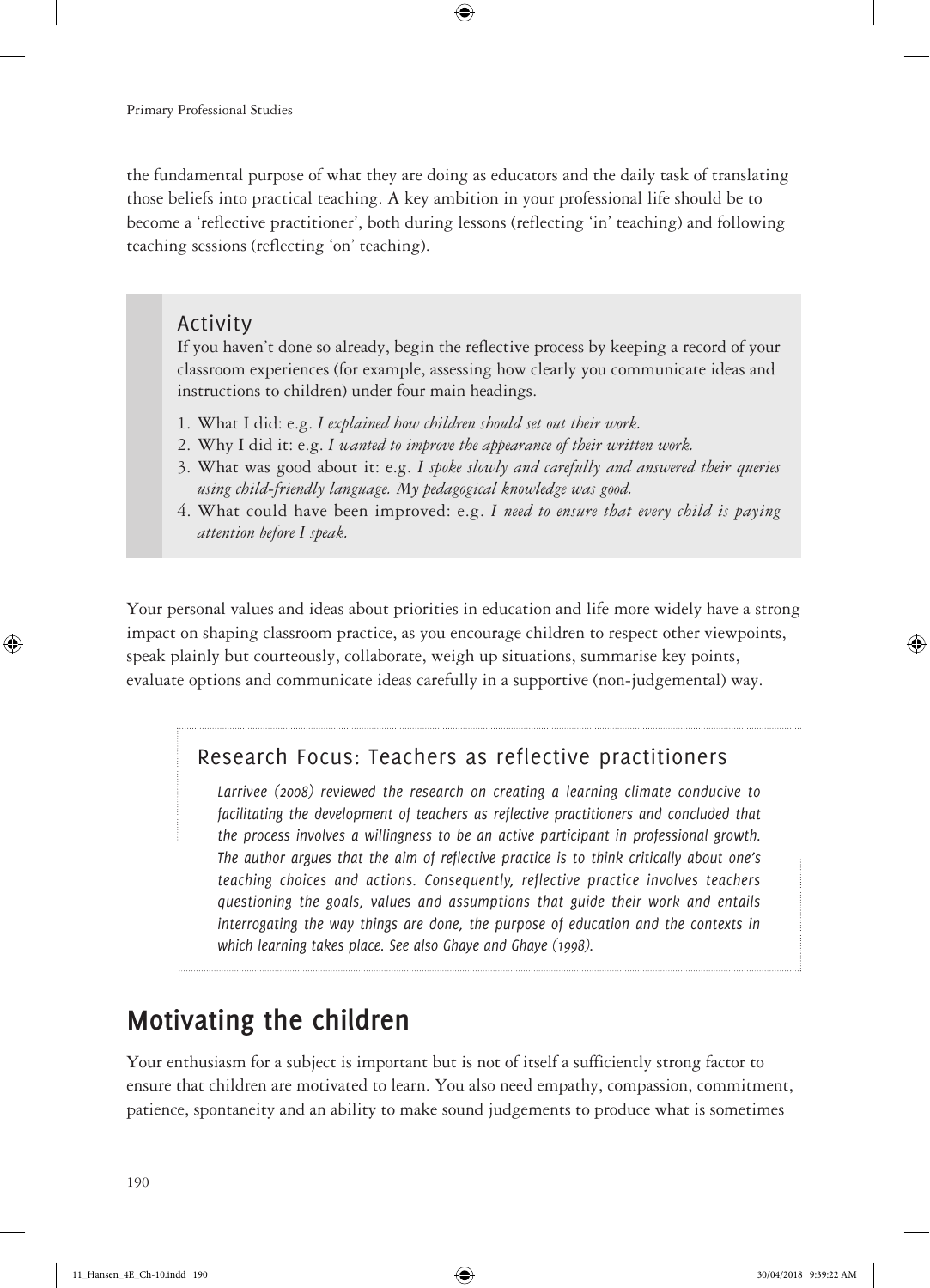described as 'loving relations' in the classroom. O'Quinn and Garrison (2004) argue that by nurturing loving recognition and by being brave enough to take risks in learning to allow for children's own shortcomings and vulnerabilities, you can help to develop a tolerant, harmonious and caring learning climate. Children are not only impressed by your knowledge and teaching skills but also by human qualities such as your patience, kindness and encouraging manner.

 $\circledast$ 

#### **Values education**

A good education is founded on developing the human personality in all its dimensions – intellectual, physical, social, ethical and moral (Sridhar, 2001). Thornberg (2008) argues that *values education* does not depend on following a planned programme of work but is often unplanned and should be embedded in everyday school life. In common with Palmer (see earlier), Thornburg argues that values reflect the personal concerns and preferences that help to frame relationships between children and adults. In other words, your effectiveness as a teacher has as much to do with the heart (emotions) as with the mind (intellect). In practice, teachers use this spontaneity in conjunction with the curriculum to enhance the social and emotional aspects of learning, usually referred to as SEAL.

The values that you bring to the classroom should be the result of careful and informed thinking, as you seek to dovetail your personal morality (inner beliefs) with impartial justice (fair to all). The reason for taking such care is well expressed by Richards when he refers to the teacher as a 'frighteningly significant person whose teaching helps to shape attitudes to learning at a most sensitive period in children's development' (2009, p.20). While most children grow up to develop competent moral skills, a small number of them fail to do so and cultivate a highly sophisticated form of deviance (Rossano, 2008). In the light of this trend, the author recommends the promotion of deliberate moral practice, suggesting that religious participation provides the basic elements to facilitate it.

You must decide how best to inculcate children into behaving appropriately, while resisting the temptation to give the impression that your way is the *only* way – their parents may have different ideas. For example, you might impress on the children that bullying is wrong, while some parents might be telling them to 'stand up for themselves', even at the expense of others' suffering. Whatever you discuss or declare, it pays to be aware that children often repeat at home things they hear you say in school, so be clear with them about what is right and wrong but be cautious about imposing your own morality on them in a way that might invite criticism.

## **Developing your teaching approach**

#### **Factors influencing your teaching**

A teaching approach consists of the methods and strategies that teachers employ to help children learn effectively and reflect the beliefs that practitioners hold about the nature of ⊕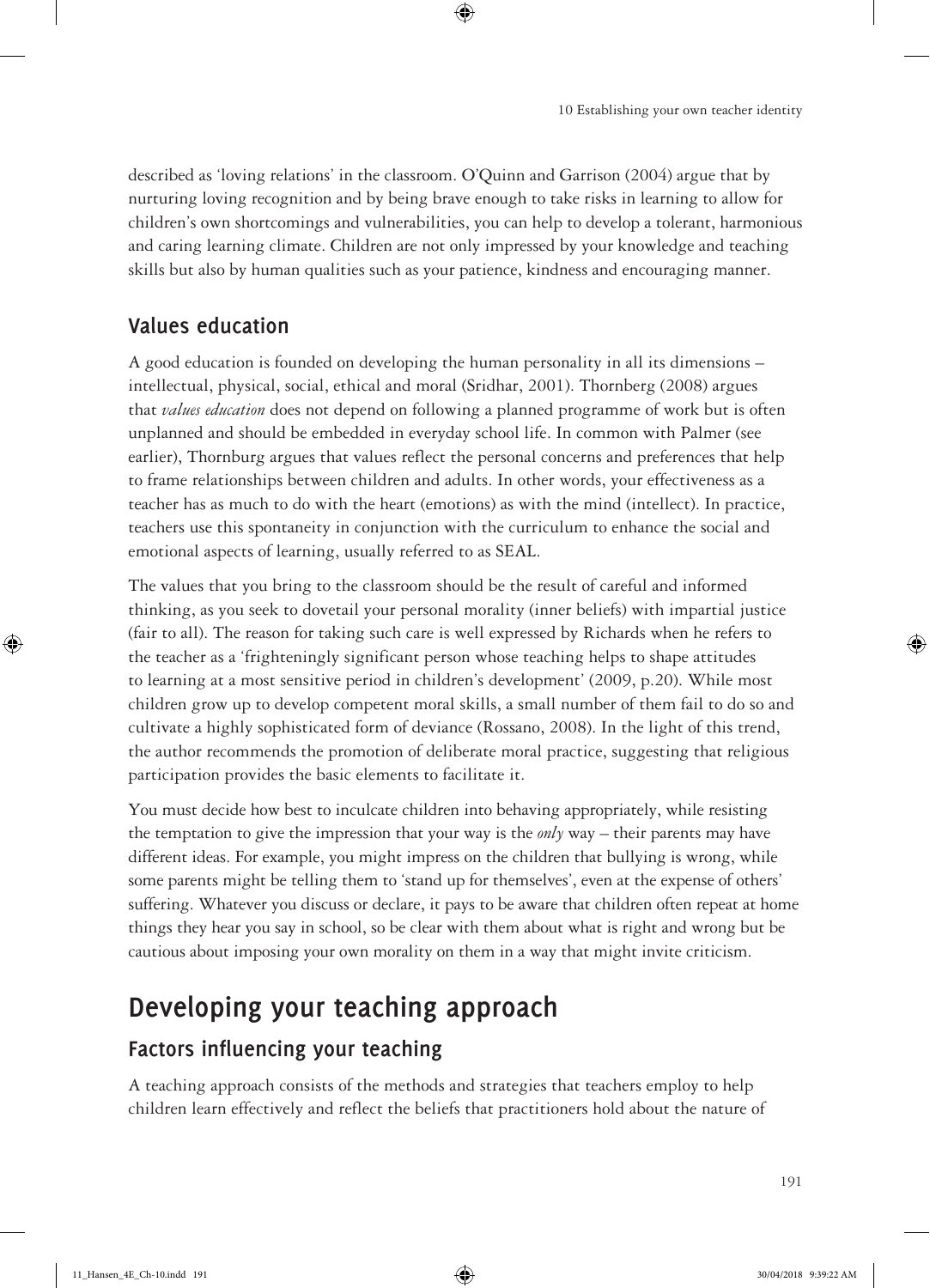learning and education in general. Thus, one teacher might believe that children learn best when they are motivated by opportunities to explore ideas as a group, while another teacher may be convinced that they learn best when working individually. Again, one teacher may employ a considerable amount of direct teaching, utilising question-and-answer supported by repetition of facts, while another teacher prefers a problem-solving method in which children are encouraged to raise their own questions and seek their own solutions. One teacher's style may be informal and strongly interactive, using humour and good-natured banter, while another teacher might adopt a more detached and serious manner. Many teachers vary their approach depending on the subject area; thus, an investigative science session might involve a large percentage of group work whereas a phonics lesson will probably be geared towards a more systematic, teacher-led approach.

⊕

As a trainee teacher, you will gradually develop your own style of teaching, influenced by five factors: (a) your evolving beliefs about effective teaching and learning; (b) the approach that works best for you; (c) the influence of more experienced teachers; (d) the approach that children seem to enjoy best; (e) the approach the regular teacher uses with the children. The final point is important – if you are on school placement and attempt to use a significantly different approach from the usual teacher, the children might struggle to understand your intentions and what is expected of them. It is better to observe the regular teacher's methods and closely follow them for a time before gradually introducing small changes of your own.

Whatever teaching approach you adopt, teaching primary age children relies heavily on the creation and maintenance of a bond of trust and mutual respect between adult and child. You need to have insight into the things that children find significant if you want to create effective communication networks that will enhance learning and maintain good relations. Children appreciate adults who are fair, interested in them as individuals, transparent in their dealings, clear about their intentions, helpful in their explanations, non-judgemental in their attitude yet unflinching in confronting unsatisfactory situations. They benefit from teachers who are prepared to listen carefully to what children say to them, which enhances self-esteem, motivation and academic success. Your positive attitude, enthusiasm and high expectations can make a considerable difference in the way that children view learning, their behaviour and the extent to which they are willing to persevere.

#### Research Focus: Views of teaching

An interesting insight into primary teachers' views of teaching was exposed by Taylor (2002) who found that out of a group of 55 experienced teachers, over 80 per cent of them opted for an approach that can be broadly defined as 'child-centred' (Doddington and Hilton, 2007, p.34), defined as follows.

⊕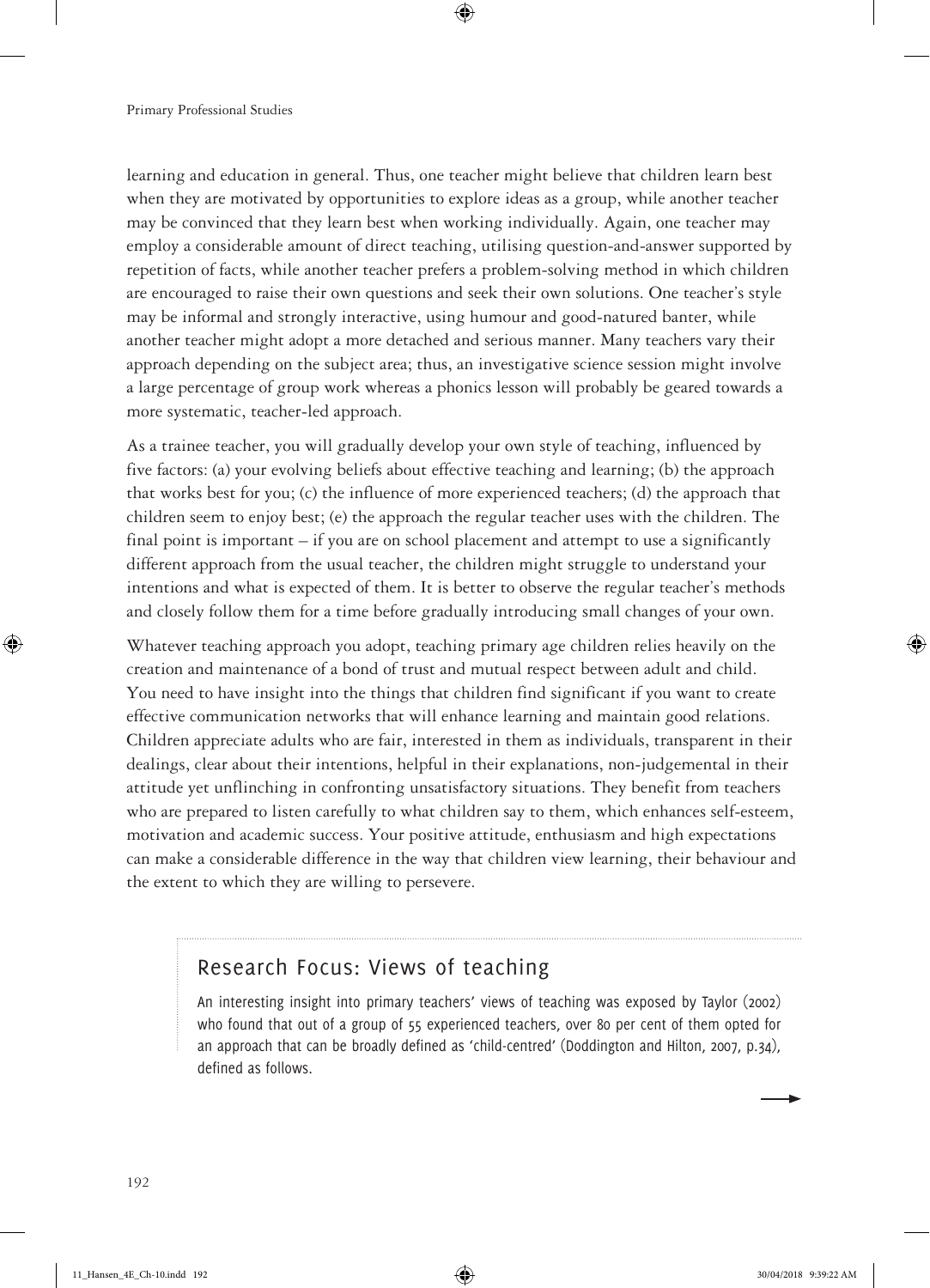- Learning comes naturally to children.
- Children/students learn because they want to learn and not because they are told to do so.

 $\circledast$ 

- Play and work are indistinguishable.
- Learning is a communal activity rather than individual.
- The main aim of teaching is to develop the whole person (academic, social, spiritual).
- The curriculum should be related to the child's or student's needs.
- The teacher should encourage children to develop their own mode of learning.

#### **Child-centred philosophy**

Taylor (2002) – see Research Focus above – notes that the results of his research are almost identical to those carried out among primary teachers some 25 years earlier (Ashton et al., 1975). Only about one-fifth of the teachers in Taylor's sample group aligned themselves with a view encapsulated in the ideology promoted in recent years, notably that:

- 1. Real learning cannot possibly be easy.
- 2. Children must be made to work rather than do so out of interest.
- 3. Play is not work unless it is highly structured and controlled by adults.
- 4. Learning is an individual matter.

⊕

- 5. The main aim of teaching is to develop the intellect, not the emotions.
- 6. The curriculum should relate to the needs of society.
- 7. The teacher's job is to motivate and direct learning rather than involve children.

Instead, Taylor's findings that the majority of teachers preferred a child-centred approach reflected research carried out among aspiring teachers in England by Hayes (2004) and in Australia (Manuel and Hughes, 2006). Manuel and Hughes concluded that many prospective teachers enter teaching 'with a sense of mission to transform the lives of young people and open opportunities for growth through learning and connecting' (p.21).

#### Activity

To what extent do each of the seven principles based on the work of Taylor (2002) reflect your own view of teaching and learning? Take each principle in turn and for each one select from: agree strongly/agree/tend to disagree/disagree strongly. Discuss your conclusions with others.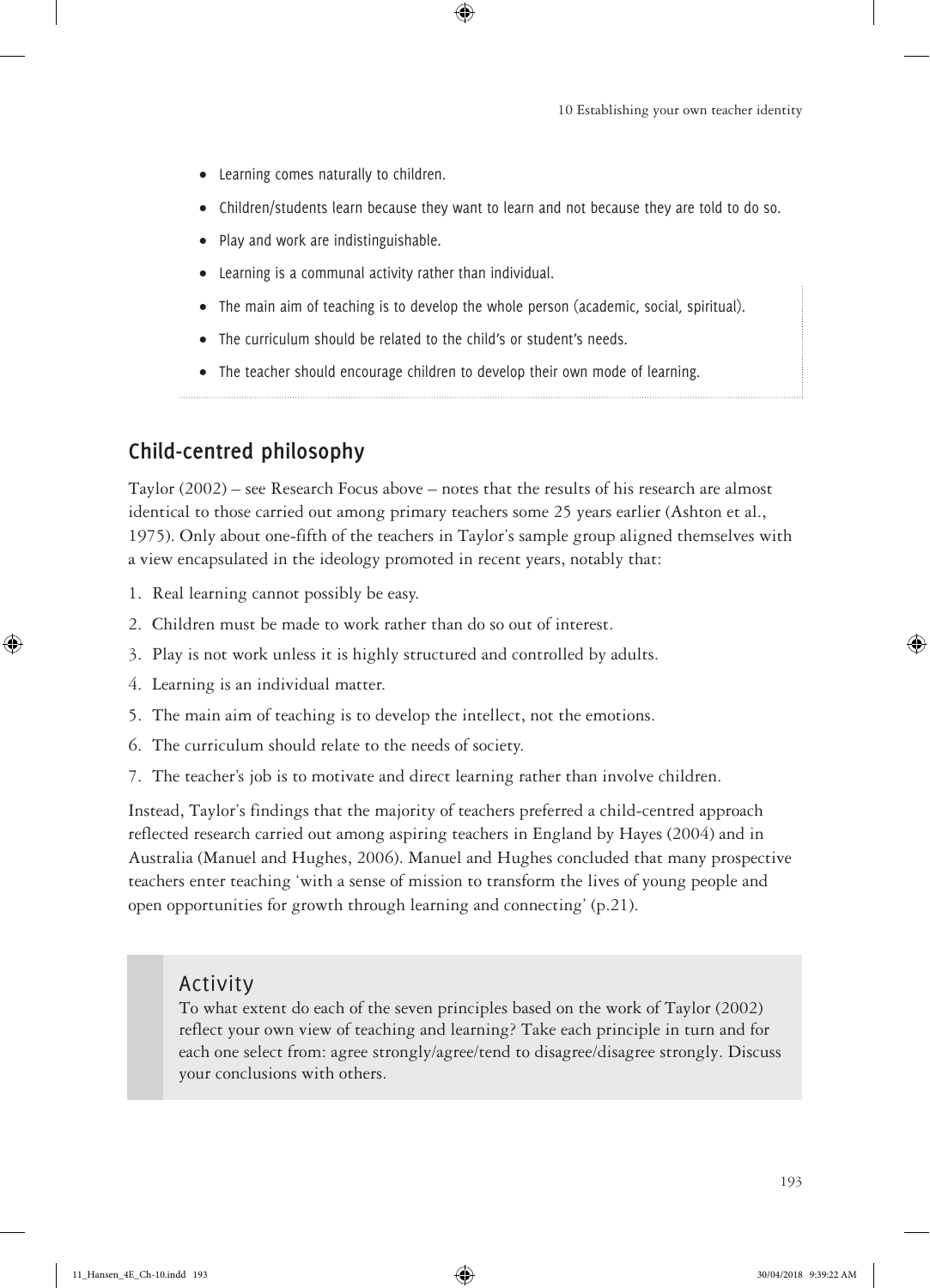## **Continuous professional development**

Teachers are required to undergo continuous professional development (CPD) from the moment they enter a course of training until they retire from the job. CPD is defined as the systematic maintenance, improvement and broadening of knowledge and skills, together with the development of personal qualities, all of which are necessary for the execution of professional and practical responsibilities throughout a working life. See Chapter 15 for further discussion on CPD. Qualified teachers commonly refer to CPD as *in-service training*  or INSET as they are developing expertise 'on the job'. Over time, you are expected to expand your subject knowledge; improve your organisation and management of teaching; learn new skills (e.g. specific uses of information technology) and increasingly contribute to the school's academic performance and attractiveness – especially to parents. Great teachers are forged from a combination of inspiration and perspiration; you need a substantial amount of *both* qualities.

 $\bigcirc$ 

Newly qualified primary teachers tend to use the teaching approach that they developed during training or modelled on a teacher whom they admire. As they progress, teachers gradually extend the reaches of their experience, focus their energies more efficiently and become more upbeat about school life, though a few older members of staff grow bitter and cynical. As a new teacher, you are advised to avoid being drawn into negative conversations with pessimistic colleagues. Instead, smile, nod and quickly find something else to do.

#### **Reflecting in and on action**

As noted earlier, you need to improve your competence through a process of self-evaluation in two ways: (a) at the end of a lesson or series of lessons (reflection *on* action), and (b) during the lesson (reflection *in* action). In other words, you must not only take time to 'stand back' at the end of the session but be mentally active throughout the session(s) in evaluating your role and assessing how well the children responded to what you said to them and concentrated on their allocated work.

It is helpful to reflect *on* action by asking two key questions: (1) How well did I undertake and exercise my responsibilities as teacher? (2) How well did the children learn? The second question is more difficult to answer than the first because learning is never smooth and uninterrupted; most children learn a little, forget a little, become confused for a time then understand better, grapple with imponderables and gradually digest knowledge as they think and talk about ideas and reinforce their tentative understanding by asking questions, practising skills and exploring problems.

The model of teaching and learning that advocates a linear progression – *Teach … learn … evaluate learning and modify the next lesson … teach … learn* and so on – fails to take account of

⊕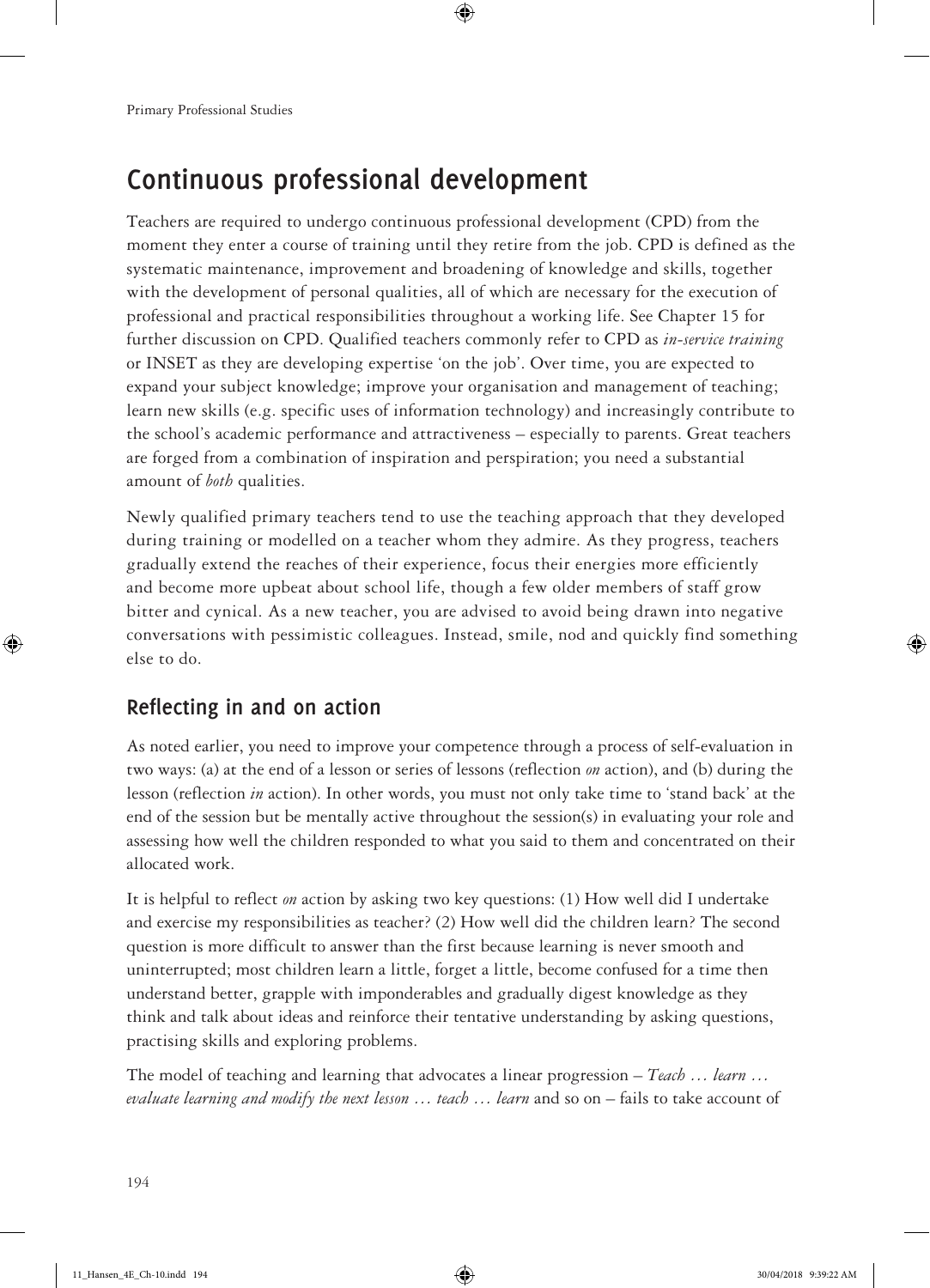the complexity of the learning process and the need for constant reinforcement. Assessing and evaluating a small portion of work, followed by allocating grades or giving marks to represent attainment, is deceptively appealing. You *do* need to evaluate children's progress – and giving a grade or mark can be useful, providing they understand its significance – but you also need to recognise that learning is complex and cannot be reduced to a simple formula. See Chapter 5 in this book for further details.

 $\bigcirc$ 

Reflection *in* action presents its own challenges, not least the fact that it takes place during the lesson at a time when you have so much else to consider. Nevertheless, you will need to discipline yourself to think on your feet, evaluate your teaching spontaneously and make decisions about a range of issues, including:

- the length of time you spend on each part of the lesson (lesson phase);
- the length of time you spend assisting each child or group of children;
- the way that you respond to children's questions;
- the way that you handle instances of indiscipline;
- the standard of work that you accept from children;
- the opportunities you offer for children to explore ideas, investigate and discover new knowledge for themselves.

It is normal for inexperienced teachers to spend more time reflecting *on* action than *in*  action. However, over time and with perseverance, you will find it easier to keep a 'mental running commentary', as you rapidly evaluate your actions and the children's responses and make rapid adjustments to what you say and do. It pays to concentrate on one or two aspects of your classroom practice at a time. For example, during one lesson you might make a conscious effort to differentiate the questions you use to ensure that less capable children can respond to simpler ones and more capable children have to think hard about tough ones; in a second lesson, you might pay particular attention to the nature of pupil feedback and your use of praise.

#### **Professional advancement**

The need for teachers to provide evidence that children have benefited directly from their teaching has been integral to career advancement, so teachers have to be able to point to measurable and verifiable aspects of pupil learning. Most teachers take advantage of internal promotion opportunities in the school but only a very small number become head teachers. See Neil and Morgan (2003) and Bubb (2004) for an overview of issues attached to professional progression across a career. The National College for School Leadership in England established in 2000 – now known as the National College for Teaching and Leadership – prepared and trained aspiring subject leaders, deputy head teachers and head teachers. This signalled that professional advancement was increasingly dependent on

⊕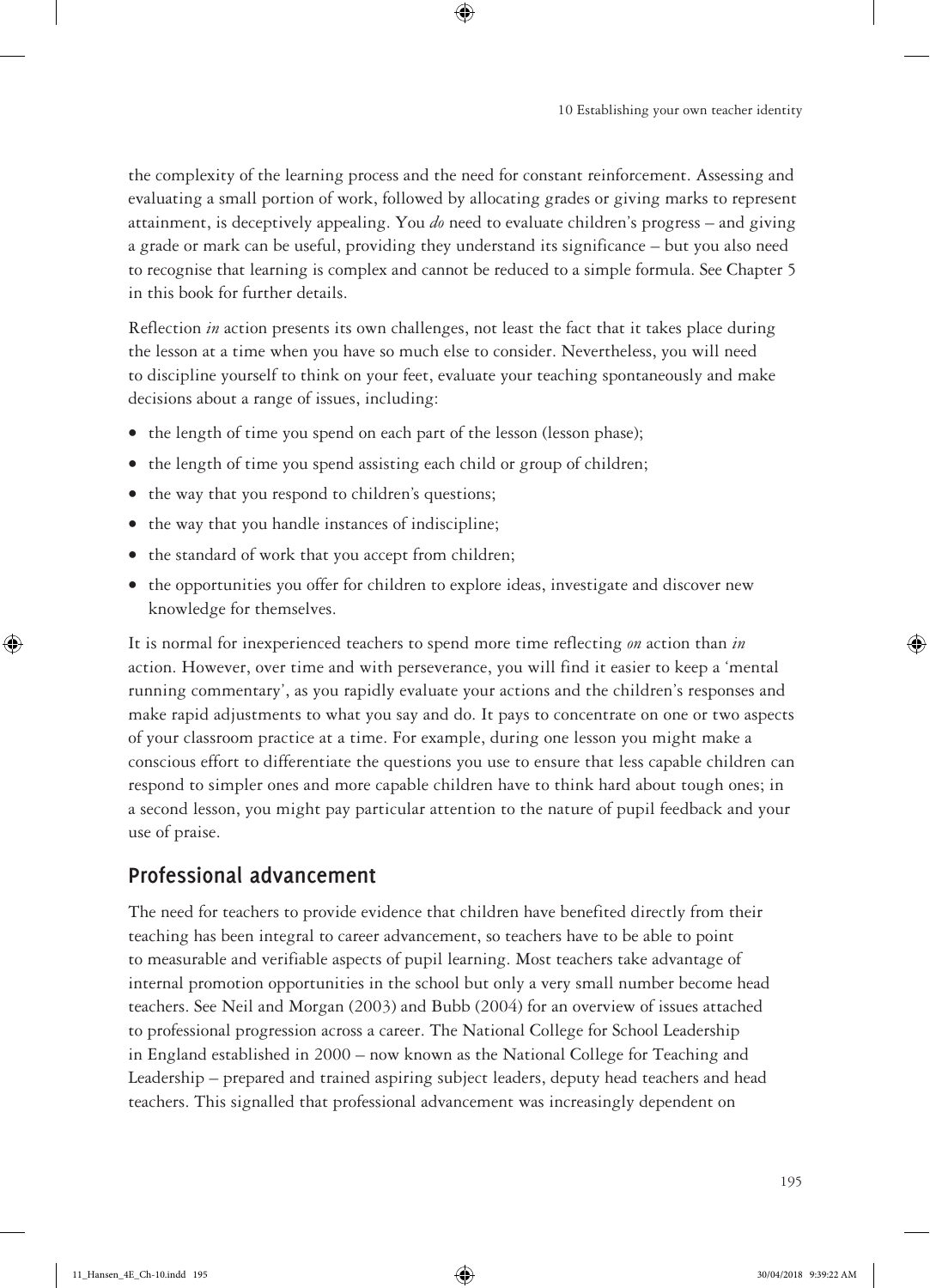external forms of verification. See Chapter 15 for more about professional advancement. Now, the focus of the NCTL, an executive agency sponsored by the DfE, aims to improve the quality of the education and early years workforce and encourage schools to help each other improve. NCTL works with schools to develop an education system supported locally by partnerships and led by the best head teachers (https://www.gov.uk/government/organisations/ national-college-for-teaching-and-leadership/about).

 $\circledast$ 

## **Professional responsibilities**

In recent years, a lot of legislation has been passed specific to the role of teachers that has had an impact on the way that they relate to children in school. A teacher's responsibility for pupil welfare has grown beyond the original standard of *in loco parentis* (standing in the place of the parent). Depending on the age of the children, the person or persons with a primary duty of care must ensure that all reasonable precautions have been taken to protect and safeguard their welfare (Nixon, 2007).

There has been a substantial increase in the amount of litigation in society generally and this trend has influenced the work of adults in school. Consequently, all teachers are obliged to keep abreast of the way in which laws and codes of practice impact upon their behaviour. Teachers must also conform to their professional duties as required by the head teacher, in line with their contracts of employment. A refusal to do so can be interpreted as a breach of contract and invite disciplinary procedures. All new teachers receive a letter of appointment from the school governors/school board specifying matters such as salary, duties and tenure.

Teachers' professional values and practice includes having high expectations of every pupil, respecting a child's social, cultural, linguistic, religious and ethnic backgrounds, and showing wholehearted concern for their academic and social development. The establishment of standards for qualified teacher status and what amounts to a national scheme for teacher training is intended to maintain overall competence.

The need for an acceptable standard of teacher behaviour is discussed in detail in Chapter 8. It is important because primary teachers act as models or examples to their children and local communities. General Teaching Councils (GTCs) in Wales, Scotland and Northern Ireland exist to promote a sense of collegiality and consistency across the teaching profession. However, the GTC (England) was disbanded in 2010. Teachers are bound by formal and implicit codes of ethics that specify how they are to fulfil their duties and obligations with respect to the education they provide. Teachers can be reprimanded for misdemeanours as diverse as repeatedly failing to hand in planning and assessment files to the head teacher for monitoring; demonstrating overt insensitivity to children; or using inappropriate language in front of children and colleagues.

⊕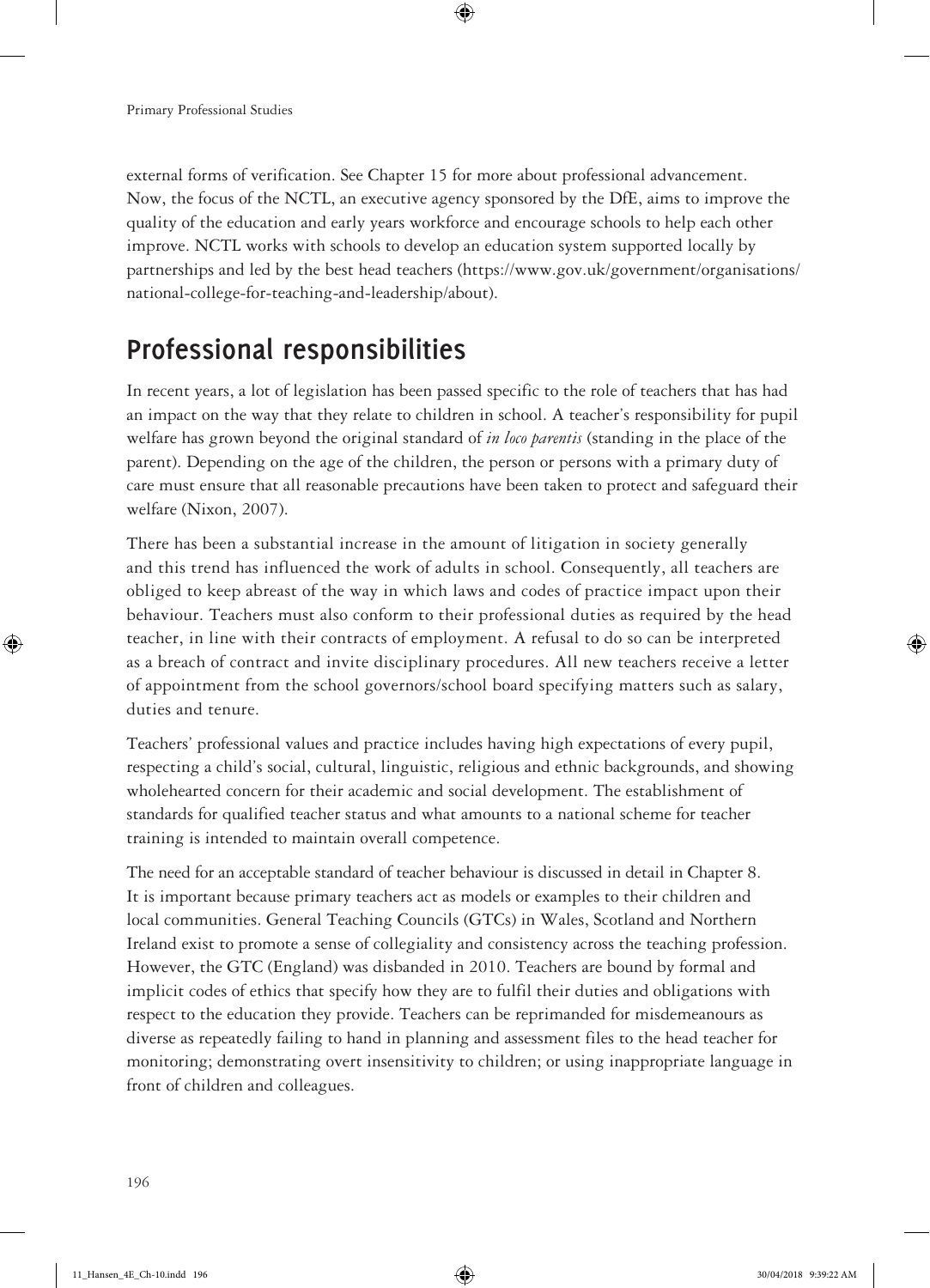To avoid problems, make every effort to be positive about life in general, avoid complaining and listen respectfully to the things that children and colleagues say. At all cost, avoid any trace of arrogance or giving the impression to staff that you can manage perfectly well on your own and don't need their advice. You can enhance your reputation by arriving in good time for school, staying behind to complete tasks, being courteous and pleasant to colleagues, using your time productively during the day and persevering to improve your teaching skills.

⊕

## **School placement issues**

A significant part of a teacher training course is time spent on school placement. To make the best use of these periods you need to do a lot of thinking and preparation before and during the placement. Before you begin, you will be given plenty of advice by tutors and allocated tasks that you must undertake during the time in school. There is nearly always a lot of paperwork to complete, so grit your teeth and get on with it! In the case of extended placements, it is normal to make a preliminary visit to the school or educational setting to meet staff and children and become familiar with the set-up. Don't forget to be friendly, smile a lot and reassure the host teacher by your positive but mature attitude that you will be an asset and not a liability.

During the placement, it takes time to adjust to a new situation, so don't be discouraged if you struggle and feel a bit overwhelmed, especially during the first few days. Hayes (2009) suggests that however hard you work and however sincere is your level of commitment, the time you spend on placement in school is always going to be challenging as well as rewarding. The placement provides opportunities for you to hone your teaching skills and learn about the various teacher roles, supported by a tutor and the school staff. One of the most important things to do is to learn the children's names. Another is to clarify with the teacher/tutor/mentor precisely what is expected of you, when you will be taking responsibility and what you need to prepare. A third is to show a willingness to 'get stuck in'. Don't try to endear yourself to the children by being overfamiliar; you can be friendly without compromising your teacher status.

As the placement begins and you do more teaching, you will discover that a variety of practical factors over which you have no control interfere with your carefully laid plans; for example, the school may have a special event that requires time-consuming rehearsals or a special visitor might arrive causing a session to be curtailed at short notice. Occasionally, the regular teacher is ill or absent for other reasons and you have to negotiate with one or more substitute teachers, which tends to delay or accelerate your rise to stardom. Your reaction to unexpected twists and turns reveals a lot about your suitability for teaching, so try to be flexible and view such difficulties as opportunities rather than annoying hindrances. Save your complaining for when you meet your friends in the evening.

⊕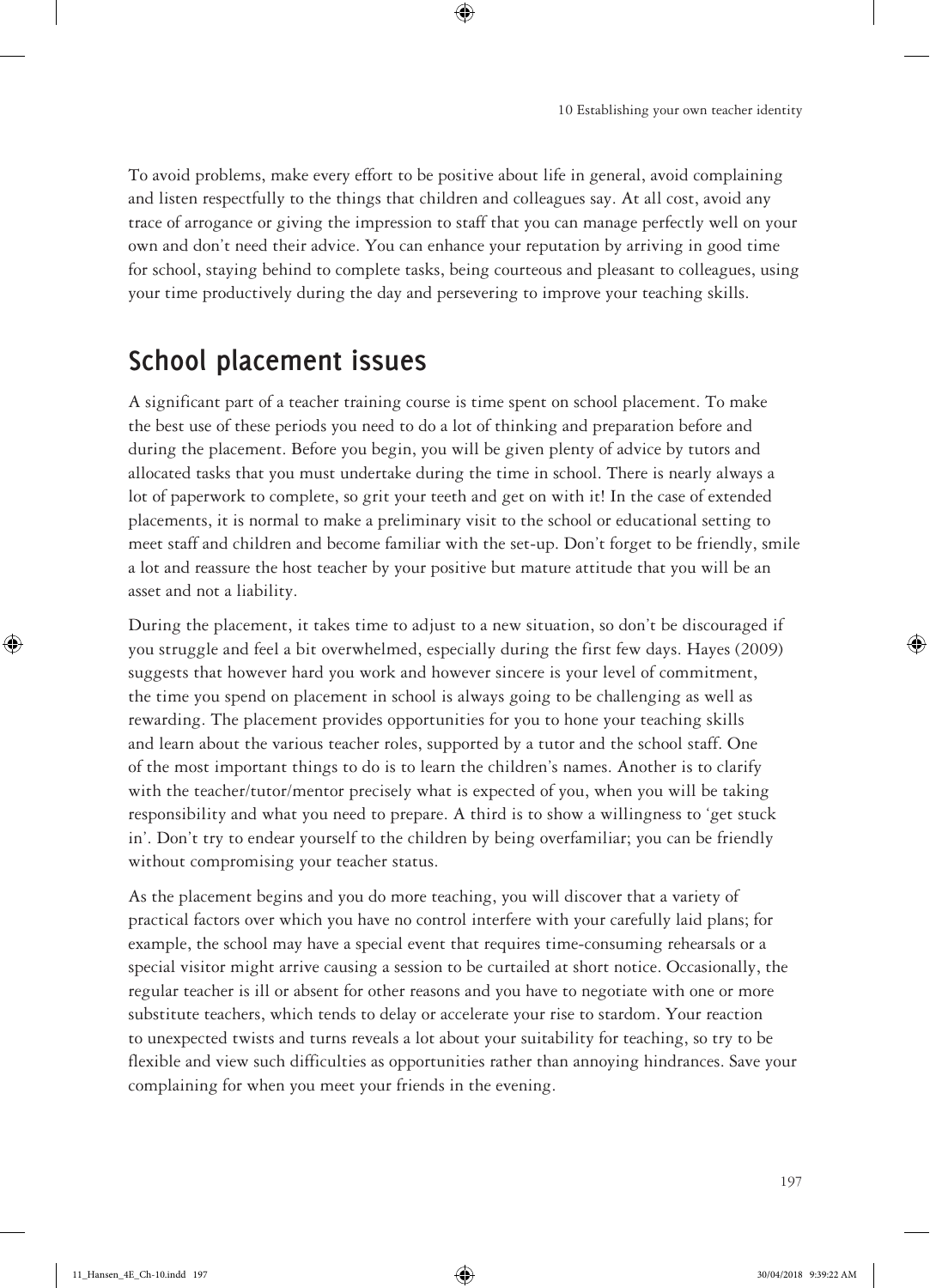#### Research Focus: Issues facing new teachers

 $\bigcirc$ 

Research carried out by Jacklin et al. (2006) about the issues faced by new primary teachers indicated that one of the greatest challenges was taking full responsibility for the whole class, including establishing and enforcing boundaries of behaviour, pupil safety, registration, liaising with parents, and so on. Trainee teachers are partially protected from this all-encompassing role but still need to recognise that there is more to being a teacher than teaching lessons. The authors go on to say that differentiated teaching, supporting and extending the least and most able children, and above all, setting high expectations and standards for all, irrespective of gender, ethnicity, race, disability or social background, are all part of the day-to-day role of a primary teacher.

The majority of placements are satisfactory or better; occasionally a placement is disappointing, either because you receive inadequate support, guidance and help from the host teacher/mentor or for some unaccountable reason you don't get on with the children. In such cases it is important to do your best to stay positive, refuse to countenance failure and make constructive use of your tutor and mentor. The reality is that although occasional setbacks are inevitable, they can be used as an incentive to do better and do not spell the end of your teaching career. Use the Activity on p.200 as a guide for evaluating your progress.

#### Case Study

Two trainee teachers, who had spent time in separate schools as part of their teaching placement, reflected on ways in which their professional development had been affected by widely differing experiences. In the first example, Chris explains how she persevered with an unpromising situation. In the second example, Emma describes her 'dream placement' in a school where pupil behaviour was good and she felt welcomed by the host teachers. The case studies are in the trainees' own words.

**Chris** (working with Year 5 children)

*The placement didn't get off to a very good start because in my first meeting with the teacher/tutor, she confessed that she had not really wanted another trainee, so I felt like an intruder. I worked with a group of children whose classroom and learning behaviour was very challenging. They were hard to motivate and showed little interest in the work they were given to do. Many of them seemed to have switched off from school altogether. Several children had serious learning difficulties that were not recognised or being addressed by the teacher or catered for in lessons. A small group of unsettled and uncooperative children dominated much of teacher's attention throughout the* 

⊕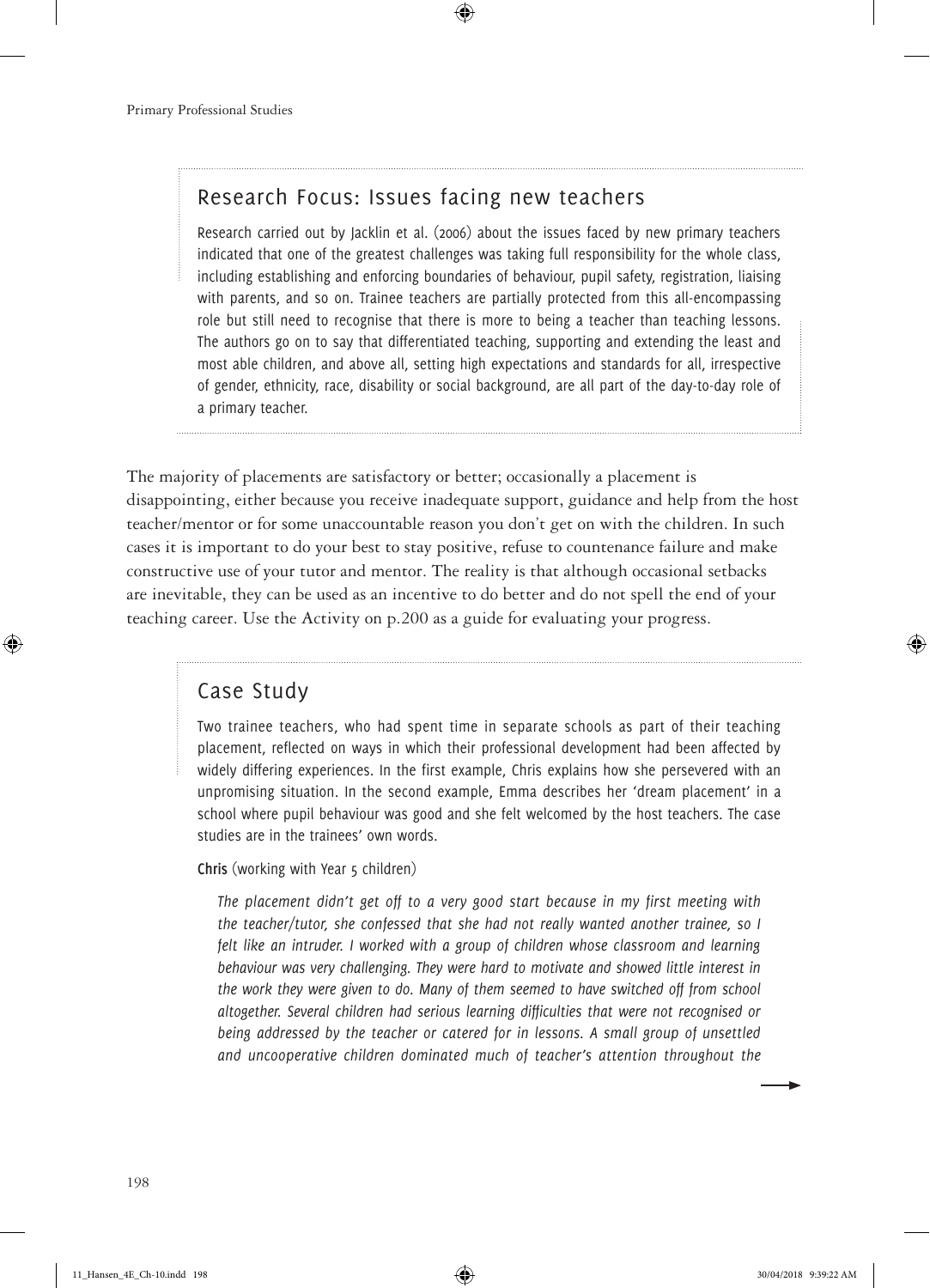*school day with the result that other children's needs were not being well met. The classroom environment was poor and uncared for; for instance, there was minimal work on display and children's work was often left unmarked, just lying around gathering dust. Unfortunately, my college tutor was off sick during much of the placement and the school was a long way from the university, so I felt very isolated. There was so much that I wanted to learn, see and do, but owing to the challenging conditions much remains unseen and undone. So, overall this placement was not what I had hoped for at all but in a way I learned more than in my previous school where the children were lovely, the teachers were highly supportive and I was made very welcome. The most important lesson I learned was that I have inner reserves of strength that I didn't know I* possessed. I made up my mind to be the very best teacher I could possibly be in the *circumstances and refused to become negative or cynical, though there were times of intense frustration. I also became aware of the sort of teacher I definitely did not want to become. Mind you, I still hope my final school placement is easier than the one I've just finished. It would have been easy to imagine that everything was my fault when in fact I think I coped well and made good progress despite the situation. Even so, I envy those some of my friends who didn't have to endure the inner turmoil, strains and stresses that I experienced. Emotions play such a powerful role in teaching, so being unsettled in school has an adverse effect on every other part of your life, too.*

 $\bigoplus$ 

#### **Emma** (working with Reception children)

*I* was really fortunate with my placement in that *I* was quickly able to fit in really well *with staff at the school and soon became regarded and treated like a fellow teacher and colleague. The class teacher and the two teaching assistants I worked with were highly skilled, supportive and cheerful. They gave me loads of ideas, resources and assistance with my small-scale research I had to do as part of the placement about ways that children learn through play. I felt myself grow in confidence and become a member of the team rather than a trainee teacher sitting in the corner of the room! Having such positive support and encouragement meant that the class felt like my own and as a result the children responded well to me.*

*Support from my class teacher really helped me when I was uncertain or struggling with an issue, as she offered advice in a constructive and pleasant way. I was never afraid to approach her even when I mucked things up, as she always tried to be positive instead of moaning. One unexpected bonus from being accepted as a teacher was the fact that parents increasingly came to me and asked about their children's progress. I was thrilled when some of the parents told me how excited their children were about what I was teaching them in school. My school mentor was very experienced and I felt 100 per cent confident about his guidance (unlike my previous school experiences). He was kind, supportive and caring, which made it my favourite placement of the year. I intend to make sure that I'm as supportive to the trainees that come into my classroom when I'm qualified.*

⊕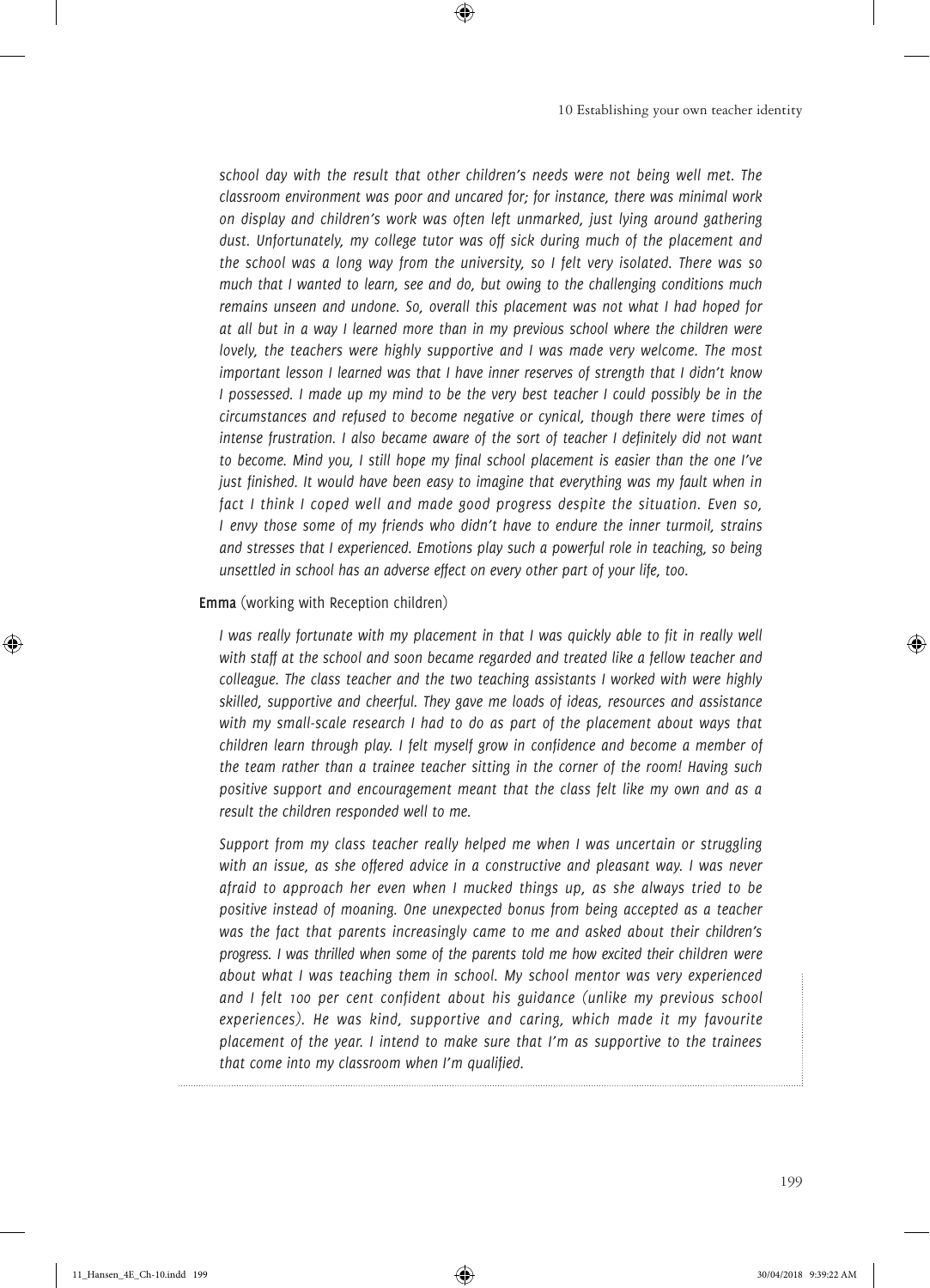Primary Professional Studies

The above instances show that both trainees developed their expertise and sense of self in different ways. In the first case, the trainee had to draw on her inner strength and belief and learn to be self-reliant in an unpromising situation. In the second case, the trainee had the luxury of a supportive environment and well-behaved children.

 $\circledast$ 

#### Activity

- 1. What were the different professional challenges facing Chris and Emma?
- 2. In what ways might Chris have made more progress as a teacher than Emma?
- 3. What sort of factors combined to create the 'inner turmoil' described by Chris?

All teachers can be persuaded that you are an asset if they see that you respond to their advice, strive to do your best and do not threaten their way of working (Hayes, 2003). Despite any reservations you may hold, try to view the teacher as your ally and strive to keep channels of communication open. Stay positive, focus on the children's learning, listen to advice, do your best to implement it and keep paperwork up to date. Thankfully, the large majority of trainee teachers enjoy their placements, though moments of uncertainty and self-doubt are inevitable. Be encouraged that the vast majority of trainees are successful and complete the time in school feeling much more like Emma than like Chris.

#### Activity

⊕

Evaluate your professional progress using the following coding: (1) Progressing well, (2) Progressing satisfactorily, (3) Requiring attention, (4) Requiring urgent attention.

- a) I am being positive about my situation and avoid moaning.
- b) I am maintaining open communication with colleagues, especially the class teacher.
- c) I am listening carefully to advice.
- d) I am thoughtfully acting upon advice.
- e) I am being friendly, courteous and warm towards others.
- f) I am acting in a considerate and caring manner.
- g) I am preparing and evaluating lessons thoroughly.
- h) I am maintaining necessary paperwork, including assessment of pupil progress.
- i) I am reflecting on my teaching during lessons and after the session.
- j) I am interacting with parents and keeping them informed.
- k) I am becoming familiar with school policies for safeguarding children.
- l) I am taking opportunities for leisure and recreation to 'recharge my batteries'.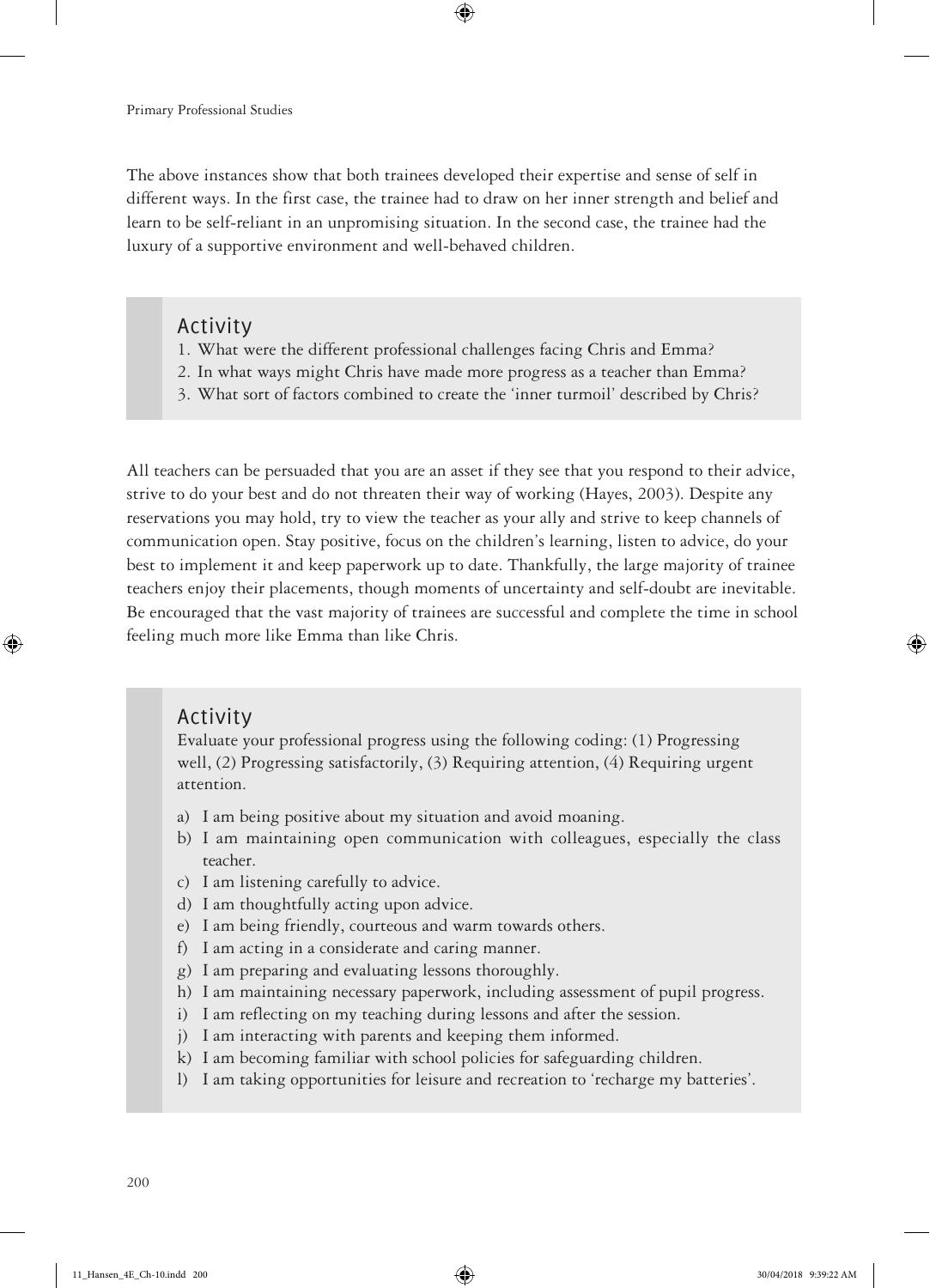#### Learning Outcomes Review

Thinking about the school in which you are working or recently worked, respond to the prompts after each intended learning outcome, to identify your knowledge and understanding of the issues covered in the chapter.

 $\bigcirc$ 

- **To understand how motivation for teaching influences your actions and decisions:** 
	- − What sort of a teacher do you want to be and why?
- **To have a clearer view of the kind of teacher you want to become:**
	- − What values and personal qualities are essential for teaching?
- **To understand the meaning and significance of teacher identity:**

− How will you go about motivating and encouraging children?

- **To learn how to develop as a reflective practitioner:**
	- − What strategies will you use to safeguard your own wellbeing and identity as a person?
- **To understand the significance and impact of different teaching approaches:**
	- − What forms of evidence will you use to show that you are improving as a teacher?
- **To gain an overview of professional responsibilities and development:**
	- − What factors will guide your decisions about a suitable teaching approach?
- **To learn about appropriate conduct and behaviour on school placement:**
	- − What impression do you want to give while you are on school placement to (a) the regular teacher (b) the children (c) the parents?

#### References

⊕

Arthur, J., Davison, J. and Lewis, M. (2005) *Professional Values and Practice: Achieving the standards for QTS.* London: Routledge.

Ashton, P., Kneen, P. and Davies, F. (1975) *Aims into Practice in the Primary School.* London: Hodder and Stoughton.

Bubb, S. (2004) *The Insider's Guide to Early Professional Development.* London: Routledge.

DfE (2011) *Teachers' Standards.* Available from www.education.gov.uk/publications

Doddington, C. and Hilton, M. (2007) *Child-Centred Education.* London: Sage.

Eaude, T. (2006) *Children's Spiritual, Moral, Social and Cultural Development.* Exeter: Learning Matters.